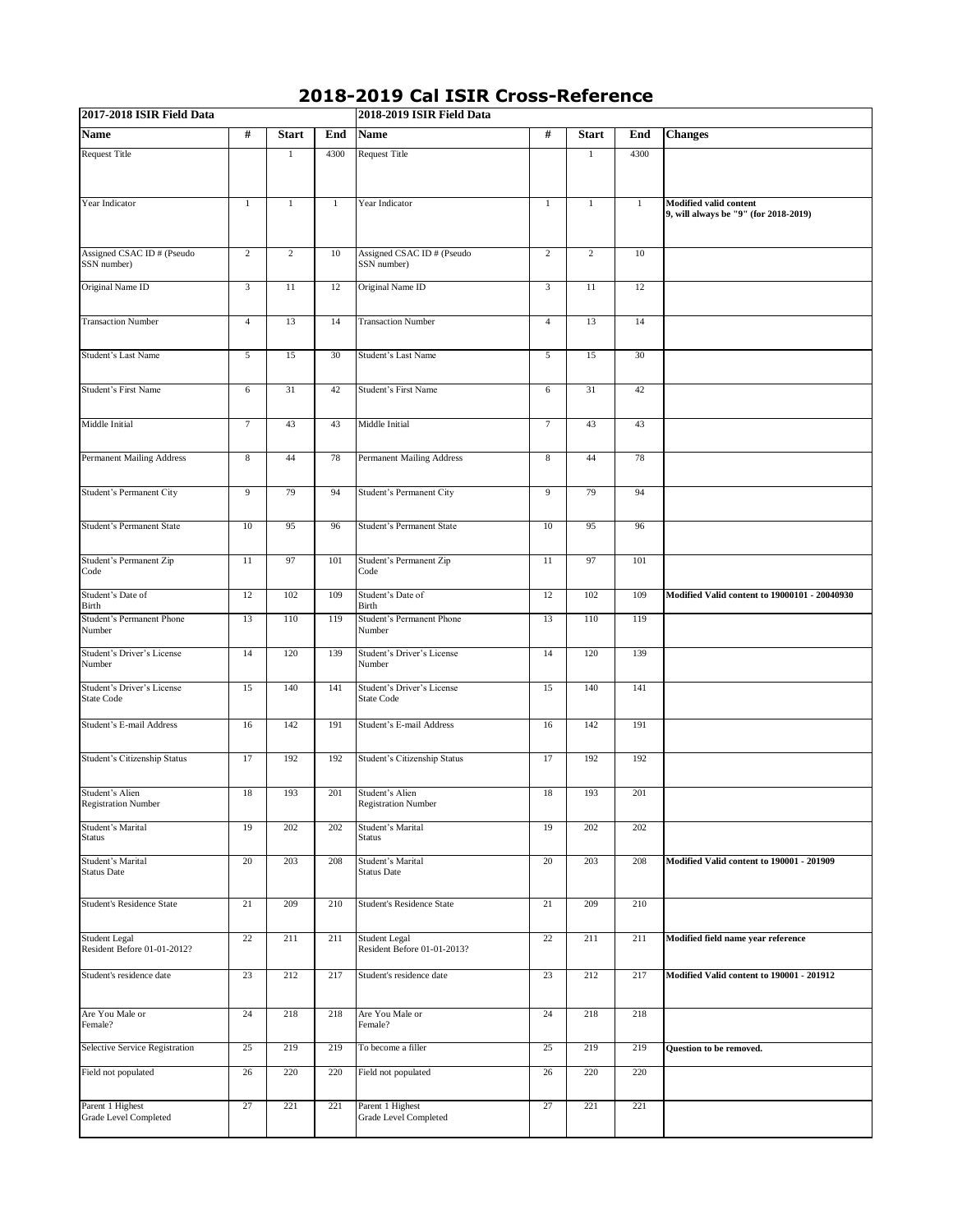| 2017-2018 ISIR Field Data                                                           |                 |     |     | 2018-2019 ISIR Field Data                                                    |                 |     |     |                                    |  |  |
|-------------------------------------------------------------------------------------|-----------------|-----|-----|------------------------------------------------------------------------------|-----------------|-----|-----|------------------------------------|--|--|
| Parent 2 Highest<br>Grade Level<br>Completed                                        | 28              | 222 | 222 | Parent 2 Highest<br><b>Grade Level</b><br>Completed                          | 28              | 222 | 222 |                                    |  |  |
| HS Diploma or Equivalent                                                            | 29              | 223 | 223 | HS Diploma or Equivalent                                                     | 29              | 223 | 223 |                                    |  |  |
| <b>High School Name</b>                                                             | 30              | 224 | 273 | <b>High School Name</b>                                                      | 30              | 224 | 273 |                                    |  |  |
| <b>High School City</b>                                                             | 31              | 274 | 301 | <b>High School City</b>                                                      | 31              | 274 | 301 |                                    |  |  |
| <b>High School State</b>                                                            | 32              | 302 | 303 | <b>High School State</b>                                                     | 32              | 302 | 303 |                                    |  |  |
| <b>High School Code</b>                                                             | 33              | 304 | 315 | <b>High School Code</b>                                                      | 33              | 304 | 315 |                                    |  |  |
| First Bachelors Degree?                                                             | 34              | 316 | 316 | First Bachelors Degree By 07-01-2018?                                        | 34              | 316 | 316 | Modified field name year reference |  |  |
| Grade Level in College                                                              | 35              | 317 | 317 | Grade Level in College                                                       | 35              | 317 | 317 |                                    |  |  |
| Degree/Certificate                                                                  | 36              | 318 | 318 | Degree/Certificate                                                           | 36              | 318 | 318 |                                    |  |  |
| Filler                                                                              | 37              | 319 | 319 | Filler                                                                       | 37              | 319 | 319 |                                    |  |  |
|                                                                                     | 38              | 320 | 320 |                                                                              | 38              | 320 | 320 |                                    |  |  |
| Student's Alternate or Cell Phone<br>Number                                         | 38a             | 321 | 330 | Student's Alternate or Cell Phone<br>Number                                  | 38a             | 321 | 330 |                                    |  |  |
| Student's Individual Taxpayer<br>Identification Number (ITIN) or<br><b>DACA SSN</b> | 38 <sub>b</sub> | 331 | 339 | Student's Individual Taxpayer Identification<br>Number (ITIN)<br>or DACA SSN | 38 <sub>b</sub> | 331 | 339 |                                    |  |  |
| <b>Student's State Student</b><br><b>Identification Number</b><br>(SSID)            | 38c             | 340 | 349 | <b>Student's State Student</b><br><b>Identification Number</b><br>(SSID)     | 38c             | 340 | 349 |                                    |  |  |
| Is question 8 a DACA SSN?                                                           | 38d             | 350 | 350 | To become a filler                                                           | 38d             | 350 | 350 | <b>Ouestion to be removed.</b>     |  |  |

| 2017-2018 ISIR Field Data                                                           |     |              |     | 2018-2019 ISIR Field Data                                 |     |              |     |                                            |  |
|-------------------------------------------------------------------------------------|-----|--------------|-----|-----------------------------------------------------------|-----|--------------|-----|--------------------------------------------|--|
| <b>Name</b>                                                                         | #   | <b>Start</b> | End | <b>Name</b>                                               | #   | <b>Start</b> | End | <b>Changes</b>                             |  |
| Are you interested in student loans, if<br>available at your college or university? | 38e | 351          | 351 | To become a filler                                        | 38e | 351          | 351 | <b>Ouestion to be removed.</b>             |  |
| Filler                                                                              | 38f | 352          | 369 | Filler                                                    | 38f | 352          | 369 |                                            |  |
| Student's Tax Return Completed?                                                     | 39  | 370          | 370 | Student's Tax Return Completed?                           | 39  | 370          | 370 |                                            |  |
| Student's Type of<br>2015 Tax Form Used?                                            | 40  | 371          | 371 | Student's Type of<br>2016 Tax Form Used?                  | 40  | 371          | 371 | Modified field name year reference to 2016 |  |
| Student's Tax Return Filing<br><b>Status</b>                                        | 41  | 372          | 372 | Student's Tax Return Filing<br><b>Status</b>              | 41  | 372          | 372 |                                            |  |
| Student Eligible to file<br>1040A or 1040EZ?                                        | 42  | 373          | 373 | Student Eligible to file<br>1040A or 1040EZ?              | 42  | 373          | 373 |                                            |  |
| Student's Adjusted<br>Gross Income from<br>IRS form                                 | 43  | 374          | 380 | Student's Adjusted<br>Gross Income from<br>IRS form       | 43  | 374          | 380 |                                            |  |
| Student's U.S.<br><b>Income Tax Paid</b>                                            | 44  | 381          | 387 | Student's U.S.<br><b>Income Tax Paid</b>                  | 44  | 381          | 387 |                                            |  |
| <b>Student's Exemptions Claimed</b>                                                 | 45  | 388          | 389 | <b>Student's Exemptions Claimed</b>                       | 45  | 388          | 389 |                                            |  |
| Student's Income Earned<br>from Work                                                | 46  | 390          | 396 | <b>Student's Income Earned</b><br>from Work               | 46  | 390          | 396 |                                            |  |
| Spouse's Income Earned<br>from Work                                                 | 47  | 397          | 403 | Spouse's Income Earned<br>from Work                       | 47  | 397          | 403 |                                            |  |
| Student's Cash,<br>Savings, and<br>Checking                                         | 48  | 404          | 410 | Student's Cash,<br>Savings, and<br>Checking               | 48  | 404          | 410 |                                            |  |
| Student's Investment Net<br>Worth                                                   | 49  | 411          | 417 | Student's Investment Net<br>Worth                         | 49  | 411          | 417 |                                            |  |
| Student's Business and/or<br>Investment<br>Farm Net Worth                           | 50  | 418          | 424 | Student's Business and/or<br>Investment<br>Farm Net Worth | 50  | 418          | 424 |                                            |  |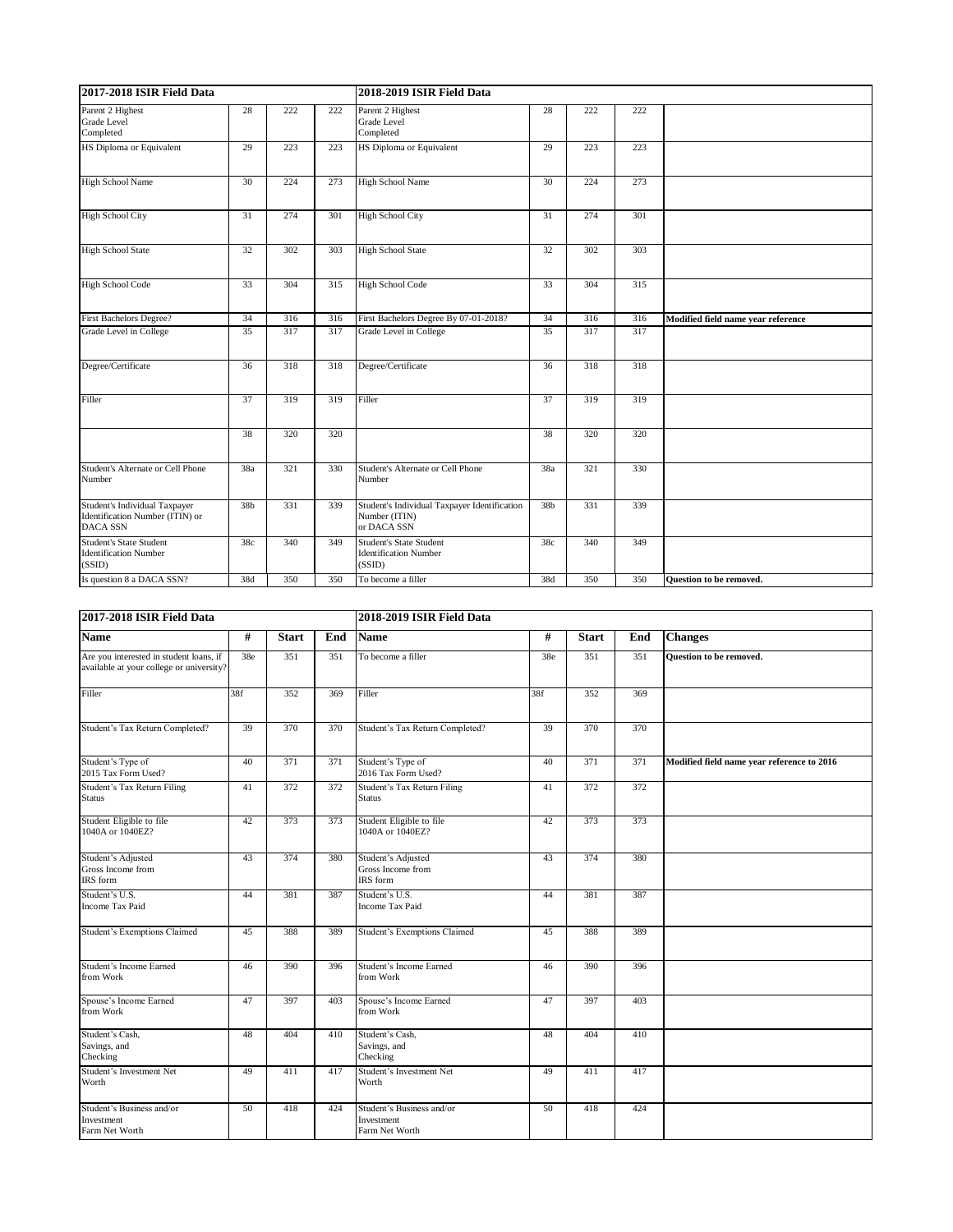| 2017-2018 ISIR Field Data                             |     |     |     | 2018-2019 ISIR Field Data                             |                 |     |     |                                                         |  |
|-------------------------------------------------------|-----|-----|-----|-------------------------------------------------------|-----------------|-----|-----|---------------------------------------------------------|--|
| Student's Educational Credits                         | 51  | 425 | 431 | Student's Educational Credits                         | 51              | 425 | 431 |                                                         |  |
| Student's Child Support<br>Paid                       | 52  | 432 | 438 | Student's Child Support<br>Paid                       | 52              | 432 | 438 |                                                         |  |
| Student's Need-Based Employment                       | 53  | 439 | 445 | Student's Need-Based Employment                       | 53              | 439 | 445 |                                                         |  |
| Student's<br>Grant/Scholarship<br>Aid                 | 54  | 446 | 452 | Student's<br>Grant/Scholarship<br>Aid                 | 54              | 446 | 452 |                                                         |  |
| Student's Combat Pay                                  | 55  | 453 | 459 | Student's Combat Pay                                  | 55              | 453 | 459 |                                                         |  |
| Student's Co-op Earnings                              | 56  | 460 | 466 | <b>Student's Co-op Earnings</b>                       | 56              | 460 | 466 |                                                         |  |
| Student's Pension Payments                            | 57  | 467 | 473 | <b>Student's Pension Payments</b>                     | 57              | 467 | 473 |                                                         |  |
| Student's IRA Payments                                | 58  | 474 | 480 | Student's IRA Payments                                | 58              | 474 | 480 |                                                         |  |
| Student's Child Support Received                      | 59  | 481 | 487 | Student's Child Support Received                      | 59              | 481 | 487 |                                                         |  |
| Student's Interest Income                             | 60  | 488 | 494 | Student's Interest Income                             | 60              | 488 | 494 |                                                         |  |
| Student's IRA Distributions                           | 61  | 495 | 501 | Student's IRA Distributions                           | 61              | 495 | 501 |                                                         |  |
| <b>Student's Untaxed Pensions</b>                     | 62  | 502 | 508 | <b>Student's Untaxed Pensions</b>                     | 62              | 502 | 508 |                                                         |  |
| Student's<br>Military/Clergy<br>Allowances            | 63  | 509 | 515 | Student's<br>Military/Clergy<br>Allowances            | 63              | 509 | 515 |                                                         |  |
| Student's Veterans<br>Noneducation<br><b>Benefits</b> | 64  | 516 | 522 | Student's Veterans<br>Noneducation<br><b>Benefits</b> | 64              | 516 | 522 |                                                         |  |
| Student's Other Untaxed<br>Income                     | 65  | 523 | 529 | Student's Other Untaxed<br>Income                     | 65              | 523 | 529 |                                                         |  |
| Student's Other NonReported<br>Money                  | 66  | 530 | 536 | Student's Other NonReported<br>Money                  | 66              | 530 | 536 |                                                         |  |
| Foster Care, 16 to 18?                                | 67  | 537 | 537 | Foster Care, 16 to 18?                                | 67              | 537 | 537 |                                                         |  |
| California County from List<br>or Other               | 67a | 538 | 552 | California County from List<br>or Other               | 67a             | 538 | 552 |                                                         |  |
| State of Wardship                                     | 67b | 553 | 554 | State of Wardship                                     | 67 <sub>b</sub> | 553 | 554 |                                                         |  |
| <b>Chafee Consideration</b>                           | 67c | 555 | 555 | <b>Chafee Consideration</b>                           | 67c             | 555 | 555 |                                                         |  |
| Filler                                                | 67d | 556 | 586 | Filler                                                | 67d             | 556 | 586 |                                                         |  |
| Born Before 01-01-1994?                               | 68  | 587 | 587 | Born Before 01-01-1995?                               | 68              | 587 | 587 | Modified field name year reference from 1994 to<br>1995 |  |
| <b>Is Student Married?</b>                            | 69  | 588 | 588 | Is Student Married?                                   | 69              | 588 | 588 |                                                         |  |
| Working on a<br>Master's or Doctorate Program?        | 70  | 589 | 589 | Working on a<br>Master's or Doctorate Program?        | 70              | 589 | 589 |                                                         |  |
| Are you on active<br>duty in U.S. Armed<br>Forces?    | 71  | 590 | 590 | Are you on active<br>duty in U.S. Armed<br>Forces?    | 71              | 590 | 590 |                                                         |  |
| Veteran of U.S.<br>Armed Forces?                      | 72  | 591 | 591 | Veteran of U.S.<br>Armed Forces?                      | 72              | 591 | 591 |                                                         |  |

| 2017-2018 ISIR Field Data  |           |              |     | 2018-2019 ISIR Field Data  |           |              |     |                |
|----------------------------|-----------|--------------|-----|----------------------------|-----------|--------------|-----|----------------|
| <b>Name</b>                |           | <b>Start</b> | End | <b>Name</b>                |           | <b>Start</b> | End | <b>Changes</b> |
| Have Children You Support? | 72<br>ر ر | 592          | 592 | Have Children You Support? | 72<br>, , | 592          | 592 |                |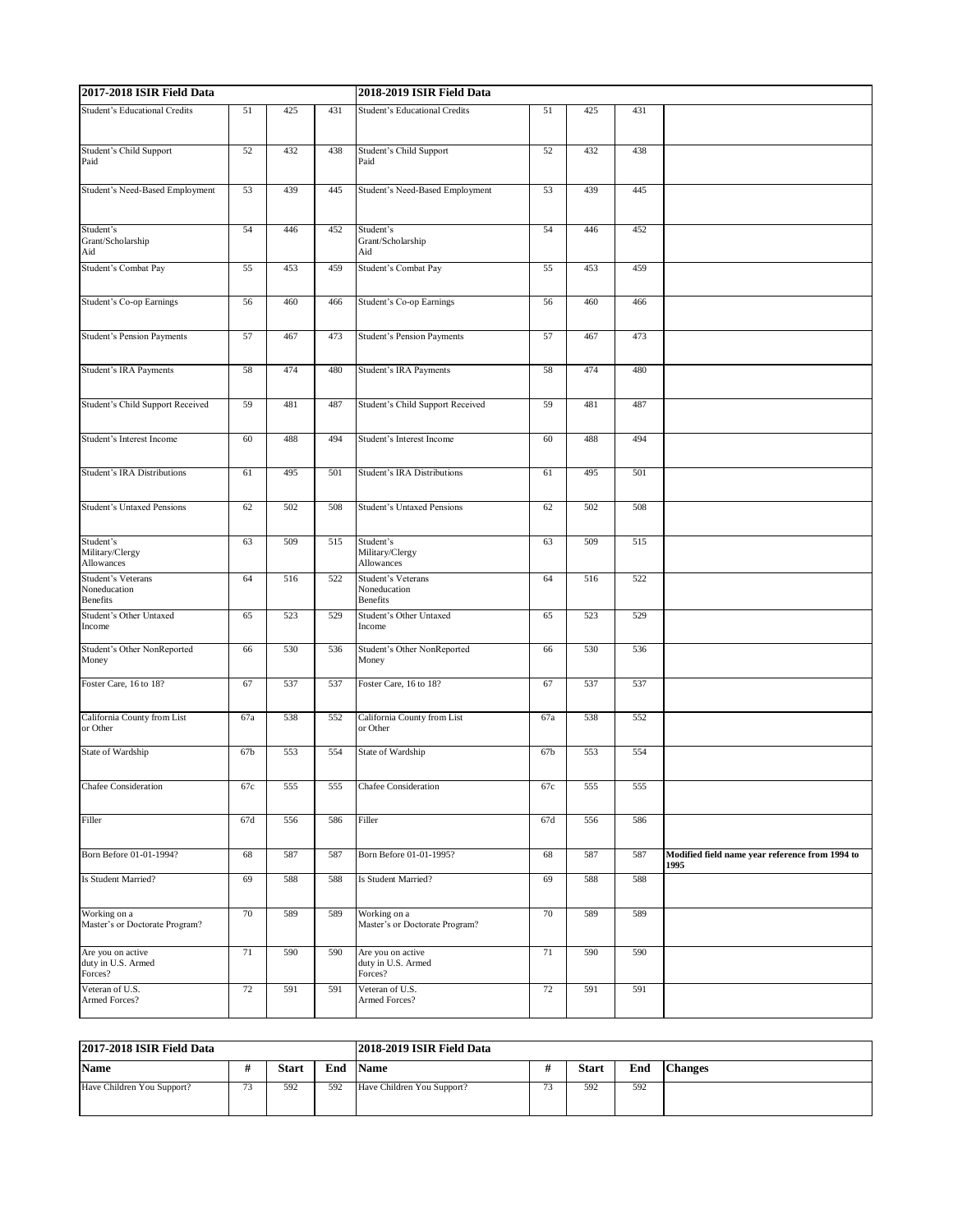| 2017-2018 ISIR Field Data                                        |     |     |     | 2018-2019 ISIR Field Data                                         |     |     |     |                                              |  |  |
|------------------------------------------------------------------|-----|-----|-----|-------------------------------------------------------------------|-----|-----|-----|----------------------------------------------|--|--|
| Have Legal<br>Dependents Other than Children<br>or Spouse?       | 74  | 593 | 593 | Have Legal<br>Dependents Other than Children<br>or Spouse?        | 74  | 593 | 593 |                                              |  |  |
| Orphan, Ward of<br>Court, or Foster Care?                        | 75  | 594 | 594 | Orphan, Ward of<br>Court, or Foster Care?                         | 75  | 594 | 594 |                                              |  |  |
| As of today, an emancipated<br>minor?                            | 76  | 595 | 595 | As of today, an emancipated<br>minor?                             | 76  | 595 | 595 |                                              |  |  |
| As of today, in legal guardianship?                              | 77  | 596 | 596 | As of today, in legal guardianship?                               | 77  | 596 | 596 |                                              |  |  |
| Unaccompanied<br>youth determined by school district<br>liaison? | 78  | 597 | 597 | Unaccompanied youth determined by school<br>district liaison?     | 78  | 597 | 597 |                                              |  |  |
| Unaccompanied<br>youth determined by<br>HUD?                     | 79  | 598 | 598 | Unaccompanied<br>youth determined by<br>HUD?                      | 79  | 598 | 598 |                                              |  |  |
| At risk of homelessness?                                         | 80  | 599 | 599 | At risk of homelessness?                                          | 80  | 599 | 599 |                                              |  |  |
| Filler                                                           | 81  | 600 | 604 | Filler                                                            | 81  | 600 | 604 |                                              |  |  |
| Parents' Marital<br><b>Status</b>                                | 82  | 605 | 605 | Parents' Marital<br><b>Status</b>                                 | 82  | 605 | 605 |                                              |  |  |
| Parents' Marital<br><b>Status Date</b>                           | 83  | 606 | 611 | Parents' Marital<br><b>Status Date</b>                            | 83  | 606 | 611 | Modified Valid content to 190001 - 201909    |  |  |
| Parent 1 SSN or ITIN                                             | 84  | 612 | 620 | Parent 1 SSN or ITIN                                              | 84  | 612 | 620 |                                              |  |  |
| Parent 1 Last Name                                               | 85  | 621 | 636 | Parent 1 Last Name                                                | 85  | 621 | 636 |                                              |  |  |
| Parent 1 First Name Initial                                      | 86  | 637 | 637 | Parent 1 First Name Initial                                       | 86  | 637 | 637 |                                              |  |  |
| Parent 1 Date of Birth                                           | 87  | 638 | 645 | Parent 1 Date of Birth                                            | 87  | 638 | 645 | Modified valid content: 19000101 to 20091231 |  |  |
| Parent 2 SSN or ITIN                                             | 88  | 646 | 654 | Parent 2 SSN or ITIN                                              | 88  | 646 | 654 |                                              |  |  |
| Parent 2 Last Name                                               | 89  | 655 | 670 | Parent 2 Last Name                                                | 89  | 655 | 670 |                                              |  |  |
| Parent 2 First Name Initial                                      | 90  | 671 | 671 | Parent 2 First Name Initial                                       | 90  | 671 | 671 |                                              |  |  |
| Parent 2 Date of Birth                                           | 91  | 672 | 679 | Parent 2 Date of Birth                                            | 91  | 672 | 679 | Modified valid content: 19000101 to 20091231 |  |  |
| Parent's E-mail Address                                          | 92  | 680 | 729 | Parent's E-mail Address                                           | 92  | 680 | 729 |                                              |  |  |
| Parents' State of Legal Residence                                | 93  | 730 | 731 | Parents' State of Legal Residence                                 | 93  | 730 | 731 |                                              |  |  |
| Parents Legal Residents before 01-01-<br>2012?                   | 94  | 732 | 732 | Parents Legal Residents before 01-01-2013?                        | 94  | 732 | 732 | Modified field name vear reference           |  |  |
| Parents' Legal Residence Date                                    | 95  | 733 | 738 | Parents' Legal Residence Date                                     | 95  | 733 | 738 | Modified Valid content to 190001 - 201912    |  |  |
| Parents' Number of Family Members                                | 96  | 739 | 740 | Parents' Number of Family Members                                 | 96  | 739 | 740 |                                              |  |  |
| Parents' Number in College (Parents<br>excluded)                 | 97  | 741 | 741 | Parents' Number in College (Parents<br>excluded)                  | 97  | 741 | 741 |                                              |  |  |
| Parent Supplemental Security Income<br>Benefits                  | 98  | 742 | 742 | Parent Medicaid or Supplemental Security<br>Income (SSI) Benefits | 98  | 742 | 742 |                                              |  |  |
| Food Stamps (Cal Fresh)                                          | 99  | 743 | 743 | Food Stamps (Cal Fresh)                                           | 99  | 743 | 743 |                                              |  |  |
| Parent Free or<br>Reduced Price School<br><b>Lunch Benefits</b>  | 100 | 744 | 744 | Parent Free or<br>Reduced Price School<br><b>Lunch Benefits</b>   | 100 | 744 | 744 |                                              |  |  |
| Parent TANF Benefits                                             | 101 | 745 | 745 | <b>Parent TANF Benefits</b>                                       | 101 | 745 | 745 |                                              |  |  |
| Parent WIC Benefits                                              | 102 | 746 | 746 | Parent WIC Benefits                                               | 102 | 746 | 746 |                                              |  |  |
| Parents' Tax Return Completed?                                   | 103 | 747 | 747 | Parents' Tax Return Completed?                                    | 103 | 747 | 747 |                                              |  |  |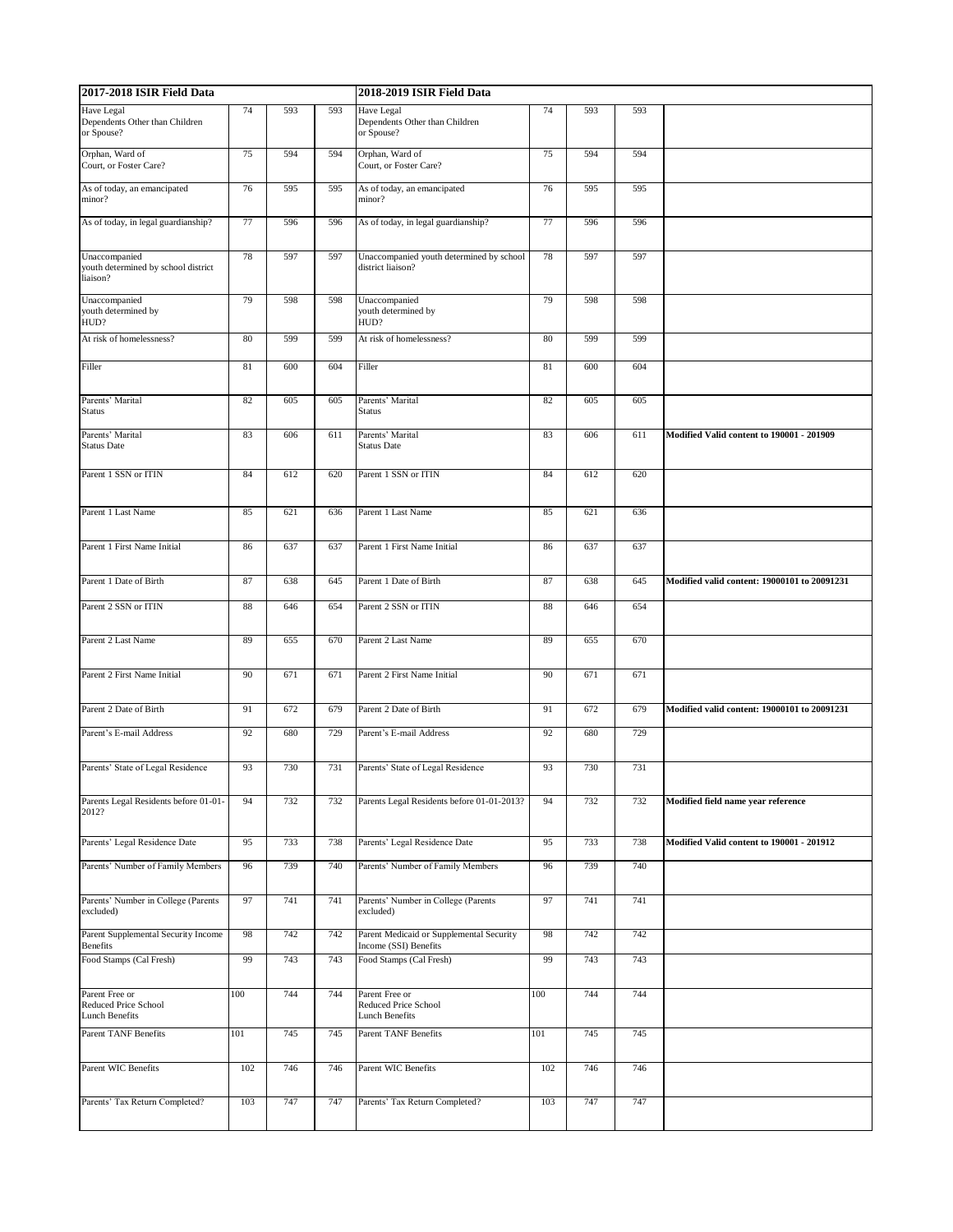| 2017-2018 ISIR Field Data                             |     |     |     | 2018-2019 ISIR Field Data                             |     |     |     |                                            |  |  |  |
|-------------------------------------------------------|-----|-----|-----|-------------------------------------------------------|-----|-----|-----|--------------------------------------------|--|--|--|
| Parents' Type of 2015 Tax Form<br>Used?               | 104 | 748 | 748 | Parents' Type of 2016 Tax Form Used?                  | 104 | 748 | 748 | Modified field name year reference to 2016 |  |  |  |
| Parents' Tax Return<br><b>Filing Status</b>           | 105 | 749 | 749 | Parents' Tax Return<br><b>Filing Status</b>           | 105 | 749 | 749 |                                            |  |  |  |
| Parents' Eligible to file 1040A or<br>1040EZ?         | 106 | 750 | 750 | Parents' Eligible to file 1040A or<br>1040EZ?         | 106 | 750 | 750 |                                            |  |  |  |
| Parent Dislocated Worker                              | 107 | 751 | 751 | <b>Parent Dislocated Worker</b>                       | 107 | 751 | 751 |                                            |  |  |  |
| Parents' Adjusted Gross Income from<br>IRS form       | 108 | 752 | 758 | Parents' Adjusted Gross Income from IRS<br>form       | 108 | 752 | 758 |                                            |  |  |  |
| Parents' U.S. Income Tax Paid                         | 109 | 759 | 765 | Parents' U.S. Income Tax Paid                         | 109 | 759 | 765 |                                            |  |  |  |
| Parents' Exemptions Claimed                           | 110 | 766 | 767 | Parents' Exemptions Claimed                           | 110 | 766 | 767 |                                            |  |  |  |
| Parent 1 Income Earned from Work                      | 111 | 768 | 774 | Parent 1 Income Earned from Work                      | 111 | 768 | 774 |                                            |  |  |  |
| Parent 2 Income Earned from Work                      | 112 | 775 | 781 | Parent 2 Income Earned from Work                      | 112 | 775 | 781 |                                            |  |  |  |
| Parents' Cash, Savings, and Checking 113              |     | 782 | 788 | Parents' Cash, Savings, and Checking                  | 113 | 782 | 788 |                                            |  |  |  |
| Parents' Investment Net Worth                         | 114 | 789 | 795 | Parents' Investment Net Worth                         | 114 | 789 | 795 |                                            |  |  |  |
| Parents' Business and/or Investment<br>Farm Net Worth | 115 | 796 | 802 | Parents' Business and/or Investment Farm<br>Net Worth | 115 | 796 | 802 |                                            |  |  |  |

| 2017-2018 ISIR Field Data                            |     |              |     | 2018-2019 ISIR Field Data                            |     |              |     |                |  |  |
|------------------------------------------------------|-----|--------------|-----|------------------------------------------------------|-----|--------------|-----|----------------|--|--|
| Name                                                 | #   | <b>Start</b> | End | <b>Name</b>                                          | #   | <b>Start</b> | End | <b>Changes</b> |  |  |
| Parents' Educational Credits                         | 116 | 803          | 809 | Parents' Educational Credits                         | 116 | 803          | 809 |                |  |  |
| Parents' Child Support<br>Paid                       | 117 | 810          | 816 | Parents' Child Support<br>Paid                       | 117 | 810          | 816 |                |  |  |
| Parents' Need-Based Employment                       | 118 | 817          | 823 | Parents' Need-Based Employment                       | 118 | 817          | 823 |                |  |  |
| Parents'<br>Grant/Scholarship<br>Aid                 | 119 | 824          | 830 | Parents'<br>Grant/Scholarship<br>Aid                 | 119 | 824          | 830 |                |  |  |
| Parents' Combat Pay                                  | 120 | 831          | 837 | Parents' Combat Pay                                  | 120 | 831          | 837 |                |  |  |
| Parents' Co-op Earnings                              | 121 | 838          | 844 | Parents' Co-op Earnings                              | 121 | 838          | 844 |                |  |  |
| Parents' Pension Payments                            | 122 | 845          | 851 | Parents' Pension Payments                            | 122 | 845          | 851 |                |  |  |
| Parents' IRA<br>Payments                             | 123 | 852          | 858 | Parents' IRA<br>Payments                             | 123 | 852          | 858 |                |  |  |
| Parents' Child<br><b>Support Received</b>            | 124 | 859          | 865 | Parents' Child<br><b>Support Received</b>            | 124 | 859          | 865 |                |  |  |
| Parents' Interest Income                             | 125 | 866          | 872 | Parents' Interest Income                             | 125 | 866          | 872 |                |  |  |
| Parents' IRA Distributions                           | 126 | 873          | 879 | Parents' IRA Distributions                           | 126 | 873          | 879 |                |  |  |
| Parents' Untaxed Pensions                            | 127 | 880          | 886 | Parents' Untaxed Pensions                            | 127 | 880          | 886 |                |  |  |
| Parents'<br>Military/Clergy<br><b>Allowances</b>     | 128 | 887          | 893 | Parents'<br>Military/Clergy<br><b>Allowances</b>     | 128 | 887          | 893 |                |  |  |
| Parents' Veterans<br>Noneducation<br><b>Benefits</b> | 129 | 894          | 900 | Parents' Veterans<br>Noneducation<br><b>Benefits</b> | 129 | 894          | 900 |                |  |  |
| Parents' Other Untaxed<br>Income                     | 130 | 901          | 907 | Parents' Other Untaxed<br>Income                     | 130 | 901          | 907 |                |  |  |
| Filler                                               | 131 | 908          | 957 | Filler                                               | 131 | 908          | 957 |                |  |  |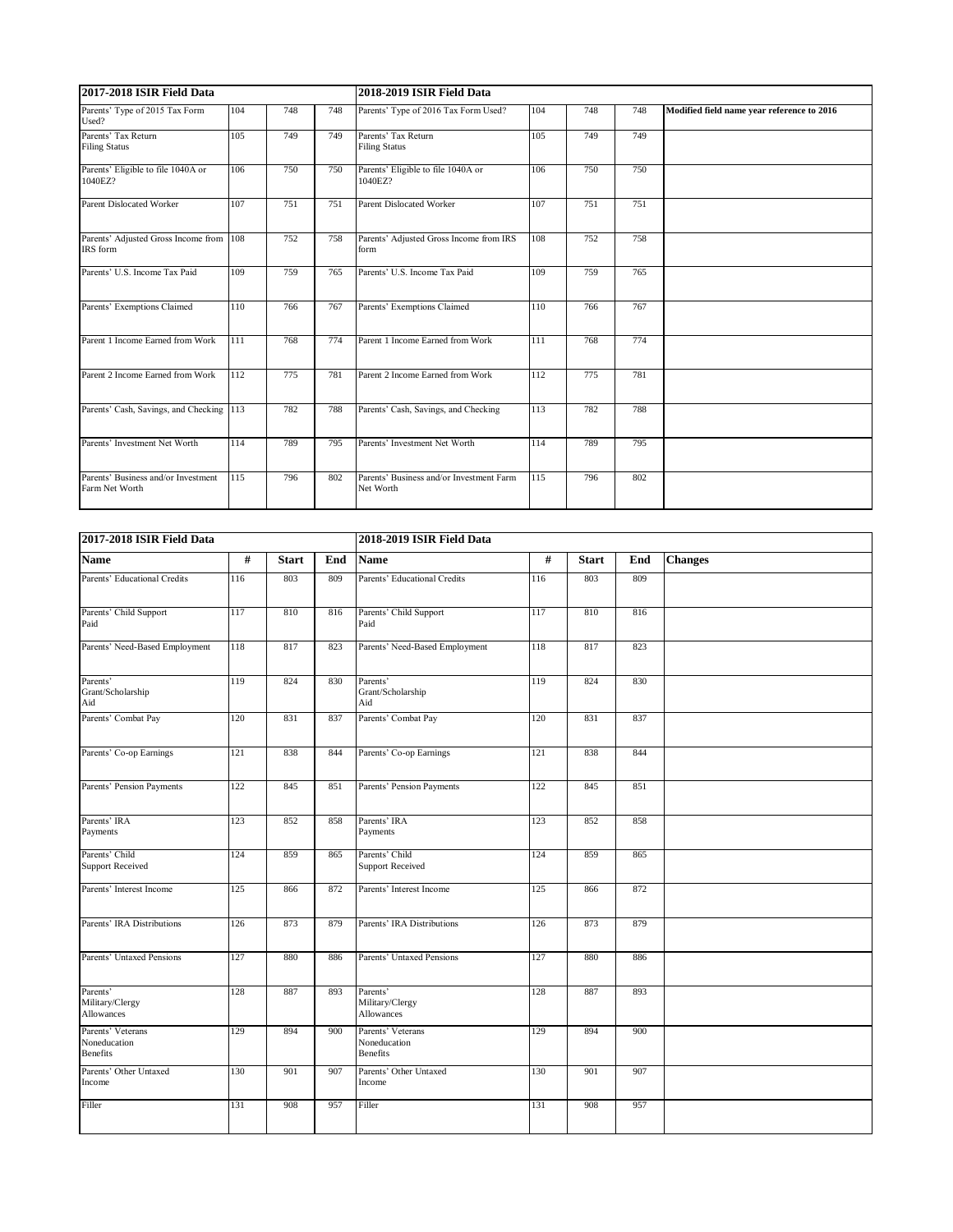| 2017-2018 ISIR Field Data                                               |     |      |      | 2018-2019 ISIR Field Data                                                 |     |      |      |  |  |
|-------------------------------------------------------------------------|-----|------|------|---------------------------------------------------------------------------|-----|------|------|--|--|
| Student's Number of Family<br>Members                                   | 132 | 958  | 959  | Student's Number of Family<br>Members                                     | 132 | 958  | 959  |  |  |
| Student's Number in College                                             | 133 | 960  | 960  | Student's Number in College                                               | 133 | 960  | 960  |  |  |
| <b>Student Supplemental</b><br>Security Income<br><b>Benefits</b>       | 134 | 961  | 961  | <b>Student Medicaid or Supplemental</b><br>Security Income (SSI) Benefits | 134 | 961  | 961  |  |  |
| Food Stamps (Cal Fresh)                                                 | 135 | 962  | 962  | Food Stamps (Cal Fresh)                                                   | 135 | 962  | 962  |  |  |
| Student Free or<br><b>Reduced Price School</b><br><b>Lunch Benefits</b> | 136 | 963  | 963  | Student Free or<br>Reduced Price School<br><b>Lunch Benefits</b>          | 136 | 963  | 963  |  |  |
| <b>Student TANF</b><br><b>Benefits</b>                                  | 137 | 964  | 964  | <b>Student TANF</b><br>Benefits                                           | 137 | 964  | 964  |  |  |
| <b>Student WIC Benefits</b>                                             | 138 | 965  | 965  | <b>Student WIC Benefits</b>                                               | 138 | 965  | 965  |  |  |
| Student/Spouse<br><b>Dislocated Worker</b>                              | 139 | 966  | 966  | Student/Spouse<br>Dislocated Worker                                       | 139 | 966  | 966  |  |  |
| Filler                                                                  | 140 | 967  | 971  | Filler                                                                    | 140 | 967  | 971  |  |  |
| Federal School Code #1                                                  | 141 | 972  | 977  | Federal School Code #1                                                    | 141 | 972  | 977  |  |  |
| Federal School Code #1<br><b>Housing Plans</b>                          | 142 | 978  | 978  | Federal School Code #1<br><b>Housing Plans</b>                            | 142 | 978  | 978  |  |  |
| Federal School Code #2                                                  | 143 | 979  | 984  | Federal School Code #2                                                    | 143 | 979  | 984  |  |  |
| Federal School Code #2<br><b>Housing Plans</b>                          | 144 | 985  | 985  | Federal School Code #2<br><b>Housing Plans</b>                            | 144 | 985  | 985  |  |  |
| Federal School Code #3                                                  | 145 | 986  | 991  | Federal School Code #3                                                    | 145 | 986  | 991  |  |  |
| Federal School Code #3<br><b>Housing Plans</b>                          | 146 | 992  | 992  | Federal School Code #3<br><b>Housing Plans</b>                            | 146 | 992  | 992  |  |  |
| Federal School Code #4                                                  | 147 | 993  | 998  | Federal School Code #4                                                    | 147 | 993  | 998  |  |  |
| Federal School Code #4<br><b>Housing Plans</b>                          | 148 | 999  | 999  | Federal School Code #4<br><b>Housing Plans</b>                            | 148 | 999  | 999  |  |  |
| Federal School Code #5                                                  | 149 | 1000 | 1005 | Federal School Code #5                                                    | 149 | 1000 | 1005 |  |  |
| Federal School Code #5<br><b>Housing Plans</b>                          | 150 | 1006 | 1006 | Federal School Code #5<br><b>Housing Plans</b>                            | 150 | 1006 | 1006 |  |  |
| Federal School Code #6                                                  | 151 | 1007 | 1012 | Federal School Code #6                                                    | 151 | 1007 | 1012 |  |  |
| Federal School Code #6<br><b>Housing Plans</b>                          | 152 | 1013 | 1013 | Federal School Code #6<br><b>Housing Plans</b>                            | 152 | 1013 | 1013 |  |  |
| Federal School Code #7                                                  | 153 | 1014 | 1019 | Federal School Code #7                                                    | 153 | 1014 | 1019 |  |  |
| Federal School Code #7<br><b>Housing Plans</b>                          | 154 | 1020 | 1020 | Federal School Code #7<br><b>Housing Plans</b>                            | 154 | 1020 | 1020 |  |  |
| Federal School Code #8                                                  | 155 | 1021 | 1026 | Federal School Code #8                                                    | 155 | 1021 | 1026 |  |  |
| Federal School Code #8<br><b>Housing Plans</b>                          | 156 | 1027 | 1027 | Federal School Code #8<br><b>Housing Plans</b>                            | 156 | 1027 | 1027 |  |  |
| Federal School Code #9                                                  | 157 | 1028 | 1033 | Federal School Code #9                                                    | 157 | 1028 | 1033 |  |  |
| Federal School Code #9<br><b>Housing Plans</b>                          | 158 | 1034 | 1034 | Federal School Code #9<br><b>Housing Plans</b>                            | 158 | 1034 | 1034 |  |  |
| Federal School Code #10                                                 | 159 | 1035 | 1040 | Federal School Code #10                                                   | 159 | 1035 | 1040 |  |  |
| Federal School Code #10<br><b>Housing Plans</b>                         | 160 | 1041 | 1041 | Federal School Code #10<br><b>Housing Plans</b>                           | 160 | 1041 | 1041 |  |  |
| Filler                                                                  | 161 | 1042 | 1076 | Filler                                                                    | 161 | 1042 | 1076 |  |  |
|                                                                         |     |      |      |                                                                           |     |      |      |  |  |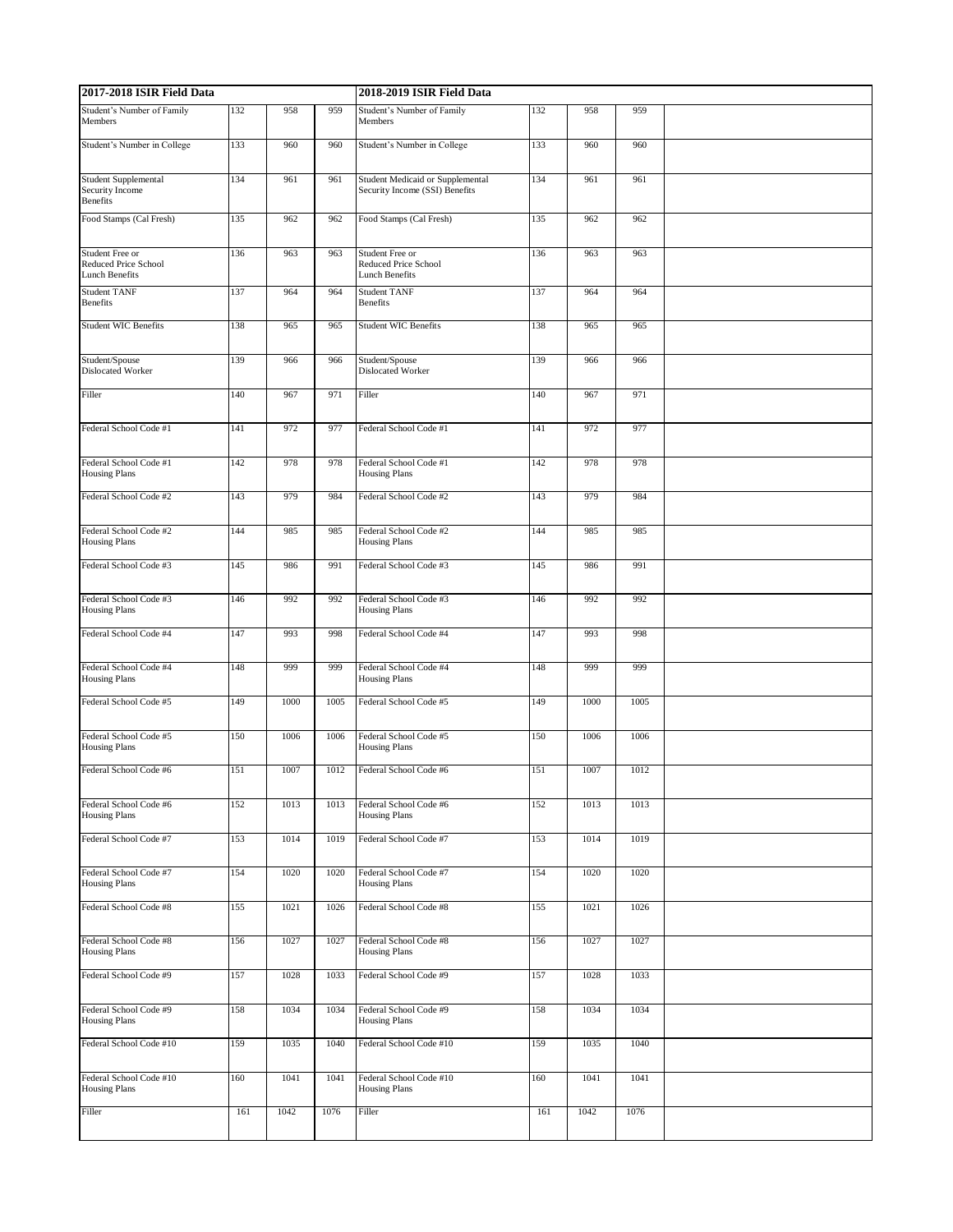| 7-2018 ISIR Field Data<br>2017 |     |      |      | 2018-2019 ISIR Field Data  |     |      |      |                                                      |  |
|--------------------------------|-----|------|------|----------------------------|-----|------|------|------------------------------------------------------|--|
| Date Application Completed     | 162 | 1077 | 1084 | Date Application Completed | 162 | 1077 | 1084 | Modified Valid content to -20171001<br>1 to 20190930 |  |

| $\#$<br>$\#$<br><b>Name</b><br><b>Start</b><br>End<br><b>Start</b><br>End<br><b>Changes</b><br>Name<br>Signed By<br>163<br>Signed By<br>163<br>1085<br>1085<br>1085<br>1085<br>1090<br>Filler<br>1090<br>Filler<br>164<br>1086<br>164<br>1086<br>Preparer's Social Security<br>165<br>1091<br>1099<br>Preparer's Social Security<br>165<br>1091<br>1099<br>Number<br>Number<br>Preparer's Employer<br>166<br>1100<br>1108<br>Preparer's Employer<br>Identification Number (EIN)<br>166<br>1100<br>1108<br><b>Identification Number (EIN)</b><br>1109<br>Preparer's Signature<br>167<br>1109<br>Preparer's Signature<br>167<br>1109<br>1109<br>1110<br>1119<br>Filler<br>1110<br>1119<br>Filler<br>168<br>168<br>1120<br>169<br>1120<br>1120<br>Dependency Override Indicator<br>169<br>1120<br>Dependency Override Indicator<br>1121<br>170<br>1121<br>1126<br>FAA Federal School Code<br>170<br>1126<br>FAA Federal School Code<br>171<br>1127<br>1127<br>Filler<br>171<br>1127<br>1127<br>Filler<br>172<br>1128<br>1137<br>Filler<br>172<br>1128<br>1137<br>Filler<br>1138<br>173<br>1138<br>Dependency Status<br>173<br>1138<br>1138<br>Dependency Status<br>174<br>1139<br>1140<br>174<br>1139<br>1140<br>Transaction Data Source/Type<br>Transaction Data Source/Type<br>Code<br>Code<br>175<br>1141<br>1148<br>175<br>1141<br>1148<br>Modified Valid content to -20171001 to 20190930<br><b>Transaction Receipt Date</b><br><b>Transaction Receipt Date</b><br>Special Circumstances Flag<br>1149<br>1149<br>176<br>1149<br><b>Special Circumstances Flag</b><br>176<br>1149<br><b>Student IRS Request Flag</b><br>1150<br>1151<br><b>Student IRS Request Flag</b><br>1150<br>1151<br>177<br>177<br>Parent IRS Request Flag<br>178<br>Parent IRS Request Flag<br>178<br>1152<br>1153<br>1152<br>1153<br>1154<br>179<br>1154<br>Parent Asset Threshold Exceeded<br>179<br>1154<br>Parent Asset Threshold Exceeded<br>1154<br>180<br>1155<br>1155<br>180<br>1155<br>1155<br><b>Student Asset Threshold Exceeded</b><br><b>Student Asset Threshold Exceeded</b><br>181<br>1156<br>1156<br>181<br>1156<br>1156<br><b>IRS</b> Student Adjusted<br><b>IRS</b> Student Adjusted<br>Gross Income (AGI) Data Field Flag<br>Gross Income (AGI) Data Field Flag<br>CSAC does not match<br>CSAC does not match<br>IRS Student Federal Income Tax (FIT) 182<br>IRS Student Federal Income Tax (FIT) Data 182<br>1157<br>1157<br>1157<br>1157<br>Data Field Flag CSAC does not match<br>Field Flag CSAC does not match<br>IRS Parent AGI Data Field Flag CSAC 183<br>1158<br>1158<br>IRS Parent AGI Data Field Flag CSAC<br>183<br>1158<br>1158<br>does not match<br>does not match<br>IRS Parent FIT Data Field Flag CSAC 184<br>1159<br>1159<br>IRS Parent FIT Data Field Flag CSAC<br>184<br>1159<br>1159<br>does not match<br>does not match<br>185<br>1160<br>1160<br>Filler<br>185<br>1160<br>1160<br>Filler<br>Filler<br>186<br>1161<br>1161<br>Filler<br>186<br>1161<br>1161<br>1244<br>187<br>1244<br>Filler<br>187<br>1162<br>Filler<br>1162<br><b>Assumption Override 1</b><br>1245<br>1245<br><b>Assumption Override 1</b><br>188<br>1245<br>1245<br>188<br>189<br>1246<br>1246<br>189<br>1246<br>1246<br><b>Assumption Override 2</b><br><b>Assumption Override 2</b> | 2017-2018 ISIR Field Data |  | 2018-2019 ISIR Field Data |  |  |  |  |  |  |  |
|----------------------------------------------------------------------------------------------------------------------------------------------------------------------------------------------------------------------------------------------------------------------------------------------------------------------------------------------------------------------------------------------------------------------------------------------------------------------------------------------------------------------------------------------------------------------------------------------------------------------------------------------------------------------------------------------------------------------------------------------------------------------------------------------------------------------------------------------------------------------------------------------------------------------------------------------------------------------------------------------------------------------------------------------------------------------------------------------------------------------------------------------------------------------------------------------------------------------------------------------------------------------------------------------------------------------------------------------------------------------------------------------------------------------------------------------------------------------------------------------------------------------------------------------------------------------------------------------------------------------------------------------------------------------------------------------------------------------------------------------------------------------------------------------------------------------------------------------------------------------------------------------------------------------------------------------------------------------------------------------------------------------------------------------------------------------------------------------------------------------------------------------------------------------------------------------------------------------------------------------------------------------------------------------------------------------------------------------------------------------------------------------------------------------------------------------------------------------------------------------------------------------------------------------------------------------------------------------------------------------------------------------------------------------------------------------------------------------------------------------------------------------------------------------------------------------------------------------------------------------------------------------------------------------------------------------------------------------------------------------------------------------------------------------------------------------------------------------------------------------------------------------------------------------------------------------------------------------------------------------------------------------------|---------------------------|--|---------------------------|--|--|--|--|--|--|--|
|                                                                                                                                                                                                                                                                                                                                                                                                                                                                                                                                                                                                                                                                                                                                                                                                                                                                                                                                                                                                                                                                                                                                                                                                                                                                                                                                                                                                                                                                                                                                                                                                                                                                                                                                                                                                                                                                                                                                                                                                                                                                                                                                                                                                                                                                                                                                                                                                                                                                                                                                                                                                                                                                                                                                                                                                                                                                                                                                                                                                                                                                                                                                                                                                                                                                            |                           |  |                           |  |  |  |  |  |  |  |
|                                                                                                                                                                                                                                                                                                                                                                                                                                                                                                                                                                                                                                                                                                                                                                                                                                                                                                                                                                                                                                                                                                                                                                                                                                                                                                                                                                                                                                                                                                                                                                                                                                                                                                                                                                                                                                                                                                                                                                                                                                                                                                                                                                                                                                                                                                                                                                                                                                                                                                                                                                                                                                                                                                                                                                                                                                                                                                                                                                                                                                                                                                                                                                                                                                                                            |                           |  |                           |  |  |  |  |  |  |  |
|                                                                                                                                                                                                                                                                                                                                                                                                                                                                                                                                                                                                                                                                                                                                                                                                                                                                                                                                                                                                                                                                                                                                                                                                                                                                                                                                                                                                                                                                                                                                                                                                                                                                                                                                                                                                                                                                                                                                                                                                                                                                                                                                                                                                                                                                                                                                                                                                                                                                                                                                                                                                                                                                                                                                                                                                                                                                                                                                                                                                                                                                                                                                                                                                                                                                            |                           |  |                           |  |  |  |  |  |  |  |
|                                                                                                                                                                                                                                                                                                                                                                                                                                                                                                                                                                                                                                                                                                                                                                                                                                                                                                                                                                                                                                                                                                                                                                                                                                                                                                                                                                                                                                                                                                                                                                                                                                                                                                                                                                                                                                                                                                                                                                                                                                                                                                                                                                                                                                                                                                                                                                                                                                                                                                                                                                                                                                                                                                                                                                                                                                                                                                                                                                                                                                                                                                                                                                                                                                                                            |                           |  |                           |  |  |  |  |  |  |  |
|                                                                                                                                                                                                                                                                                                                                                                                                                                                                                                                                                                                                                                                                                                                                                                                                                                                                                                                                                                                                                                                                                                                                                                                                                                                                                                                                                                                                                                                                                                                                                                                                                                                                                                                                                                                                                                                                                                                                                                                                                                                                                                                                                                                                                                                                                                                                                                                                                                                                                                                                                                                                                                                                                                                                                                                                                                                                                                                                                                                                                                                                                                                                                                                                                                                                            |                           |  |                           |  |  |  |  |  |  |  |
|                                                                                                                                                                                                                                                                                                                                                                                                                                                                                                                                                                                                                                                                                                                                                                                                                                                                                                                                                                                                                                                                                                                                                                                                                                                                                                                                                                                                                                                                                                                                                                                                                                                                                                                                                                                                                                                                                                                                                                                                                                                                                                                                                                                                                                                                                                                                                                                                                                                                                                                                                                                                                                                                                                                                                                                                                                                                                                                                                                                                                                                                                                                                                                                                                                                                            |                           |  |                           |  |  |  |  |  |  |  |
|                                                                                                                                                                                                                                                                                                                                                                                                                                                                                                                                                                                                                                                                                                                                                                                                                                                                                                                                                                                                                                                                                                                                                                                                                                                                                                                                                                                                                                                                                                                                                                                                                                                                                                                                                                                                                                                                                                                                                                                                                                                                                                                                                                                                                                                                                                                                                                                                                                                                                                                                                                                                                                                                                                                                                                                                                                                                                                                                                                                                                                                                                                                                                                                                                                                                            |                           |  |                           |  |  |  |  |  |  |  |
|                                                                                                                                                                                                                                                                                                                                                                                                                                                                                                                                                                                                                                                                                                                                                                                                                                                                                                                                                                                                                                                                                                                                                                                                                                                                                                                                                                                                                                                                                                                                                                                                                                                                                                                                                                                                                                                                                                                                                                                                                                                                                                                                                                                                                                                                                                                                                                                                                                                                                                                                                                                                                                                                                                                                                                                                                                                                                                                                                                                                                                                                                                                                                                                                                                                                            |                           |  |                           |  |  |  |  |  |  |  |
|                                                                                                                                                                                                                                                                                                                                                                                                                                                                                                                                                                                                                                                                                                                                                                                                                                                                                                                                                                                                                                                                                                                                                                                                                                                                                                                                                                                                                                                                                                                                                                                                                                                                                                                                                                                                                                                                                                                                                                                                                                                                                                                                                                                                                                                                                                                                                                                                                                                                                                                                                                                                                                                                                                                                                                                                                                                                                                                                                                                                                                                                                                                                                                                                                                                                            |                           |  |                           |  |  |  |  |  |  |  |
|                                                                                                                                                                                                                                                                                                                                                                                                                                                                                                                                                                                                                                                                                                                                                                                                                                                                                                                                                                                                                                                                                                                                                                                                                                                                                                                                                                                                                                                                                                                                                                                                                                                                                                                                                                                                                                                                                                                                                                                                                                                                                                                                                                                                                                                                                                                                                                                                                                                                                                                                                                                                                                                                                                                                                                                                                                                                                                                                                                                                                                                                                                                                                                                                                                                                            |                           |  |                           |  |  |  |  |  |  |  |
|                                                                                                                                                                                                                                                                                                                                                                                                                                                                                                                                                                                                                                                                                                                                                                                                                                                                                                                                                                                                                                                                                                                                                                                                                                                                                                                                                                                                                                                                                                                                                                                                                                                                                                                                                                                                                                                                                                                                                                                                                                                                                                                                                                                                                                                                                                                                                                                                                                                                                                                                                                                                                                                                                                                                                                                                                                                                                                                                                                                                                                                                                                                                                                                                                                                                            |                           |  |                           |  |  |  |  |  |  |  |
|                                                                                                                                                                                                                                                                                                                                                                                                                                                                                                                                                                                                                                                                                                                                                                                                                                                                                                                                                                                                                                                                                                                                                                                                                                                                                                                                                                                                                                                                                                                                                                                                                                                                                                                                                                                                                                                                                                                                                                                                                                                                                                                                                                                                                                                                                                                                                                                                                                                                                                                                                                                                                                                                                                                                                                                                                                                                                                                                                                                                                                                                                                                                                                                                                                                                            |                           |  |                           |  |  |  |  |  |  |  |
|                                                                                                                                                                                                                                                                                                                                                                                                                                                                                                                                                                                                                                                                                                                                                                                                                                                                                                                                                                                                                                                                                                                                                                                                                                                                                                                                                                                                                                                                                                                                                                                                                                                                                                                                                                                                                                                                                                                                                                                                                                                                                                                                                                                                                                                                                                                                                                                                                                                                                                                                                                                                                                                                                                                                                                                                                                                                                                                                                                                                                                                                                                                                                                                                                                                                            |                           |  |                           |  |  |  |  |  |  |  |
|                                                                                                                                                                                                                                                                                                                                                                                                                                                                                                                                                                                                                                                                                                                                                                                                                                                                                                                                                                                                                                                                                                                                                                                                                                                                                                                                                                                                                                                                                                                                                                                                                                                                                                                                                                                                                                                                                                                                                                                                                                                                                                                                                                                                                                                                                                                                                                                                                                                                                                                                                                                                                                                                                                                                                                                                                                                                                                                                                                                                                                                                                                                                                                                                                                                                            |                           |  |                           |  |  |  |  |  |  |  |
|                                                                                                                                                                                                                                                                                                                                                                                                                                                                                                                                                                                                                                                                                                                                                                                                                                                                                                                                                                                                                                                                                                                                                                                                                                                                                                                                                                                                                                                                                                                                                                                                                                                                                                                                                                                                                                                                                                                                                                                                                                                                                                                                                                                                                                                                                                                                                                                                                                                                                                                                                                                                                                                                                                                                                                                                                                                                                                                                                                                                                                                                                                                                                                                                                                                                            |                           |  |                           |  |  |  |  |  |  |  |
|                                                                                                                                                                                                                                                                                                                                                                                                                                                                                                                                                                                                                                                                                                                                                                                                                                                                                                                                                                                                                                                                                                                                                                                                                                                                                                                                                                                                                                                                                                                                                                                                                                                                                                                                                                                                                                                                                                                                                                                                                                                                                                                                                                                                                                                                                                                                                                                                                                                                                                                                                                                                                                                                                                                                                                                                                                                                                                                                                                                                                                                                                                                                                                                                                                                                            |                           |  |                           |  |  |  |  |  |  |  |
|                                                                                                                                                                                                                                                                                                                                                                                                                                                                                                                                                                                                                                                                                                                                                                                                                                                                                                                                                                                                                                                                                                                                                                                                                                                                                                                                                                                                                                                                                                                                                                                                                                                                                                                                                                                                                                                                                                                                                                                                                                                                                                                                                                                                                                                                                                                                                                                                                                                                                                                                                                                                                                                                                                                                                                                                                                                                                                                                                                                                                                                                                                                                                                                                                                                                            |                           |  |                           |  |  |  |  |  |  |  |
|                                                                                                                                                                                                                                                                                                                                                                                                                                                                                                                                                                                                                                                                                                                                                                                                                                                                                                                                                                                                                                                                                                                                                                                                                                                                                                                                                                                                                                                                                                                                                                                                                                                                                                                                                                                                                                                                                                                                                                                                                                                                                                                                                                                                                                                                                                                                                                                                                                                                                                                                                                                                                                                                                                                                                                                                                                                                                                                                                                                                                                                                                                                                                                                                                                                                            |                           |  |                           |  |  |  |  |  |  |  |
|                                                                                                                                                                                                                                                                                                                                                                                                                                                                                                                                                                                                                                                                                                                                                                                                                                                                                                                                                                                                                                                                                                                                                                                                                                                                                                                                                                                                                                                                                                                                                                                                                                                                                                                                                                                                                                                                                                                                                                                                                                                                                                                                                                                                                                                                                                                                                                                                                                                                                                                                                                                                                                                                                                                                                                                                                                                                                                                                                                                                                                                                                                                                                                                                                                                                            |                           |  |                           |  |  |  |  |  |  |  |
|                                                                                                                                                                                                                                                                                                                                                                                                                                                                                                                                                                                                                                                                                                                                                                                                                                                                                                                                                                                                                                                                                                                                                                                                                                                                                                                                                                                                                                                                                                                                                                                                                                                                                                                                                                                                                                                                                                                                                                                                                                                                                                                                                                                                                                                                                                                                                                                                                                                                                                                                                                                                                                                                                                                                                                                                                                                                                                                                                                                                                                                                                                                                                                                                                                                                            |                           |  |                           |  |  |  |  |  |  |  |
|                                                                                                                                                                                                                                                                                                                                                                                                                                                                                                                                                                                                                                                                                                                                                                                                                                                                                                                                                                                                                                                                                                                                                                                                                                                                                                                                                                                                                                                                                                                                                                                                                                                                                                                                                                                                                                                                                                                                                                                                                                                                                                                                                                                                                                                                                                                                                                                                                                                                                                                                                                                                                                                                                                                                                                                                                                                                                                                                                                                                                                                                                                                                                                                                                                                                            |                           |  |                           |  |  |  |  |  |  |  |
|                                                                                                                                                                                                                                                                                                                                                                                                                                                                                                                                                                                                                                                                                                                                                                                                                                                                                                                                                                                                                                                                                                                                                                                                                                                                                                                                                                                                                                                                                                                                                                                                                                                                                                                                                                                                                                                                                                                                                                                                                                                                                                                                                                                                                                                                                                                                                                                                                                                                                                                                                                                                                                                                                                                                                                                                                                                                                                                                                                                                                                                                                                                                                                                                                                                                            |                           |  |                           |  |  |  |  |  |  |  |
|                                                                                                                                                                                                                                                                                                                                                                                                                                                                                                                                                                                                                                                                                                                                                                                                                                                                                                                                                                                                                                                                                                                                                                                                                                                                                                                                                                                                                                                                                                                                                                                                                                                                                                                                                                                                                                                                                                                                                                                                                                                                                                                                                                                                                                                                                                                                                                                                                                                                                                                                                                                                                                                                                                                                                                                                                                                                                                                                                                                                                                                                                                                                                                                                                                                                            |                           |  |                           |  |  |  |  |  |  |  |
|                                                                                                                                                                                                                                                                                                                                                                                                                                                                                                                                                                                                                                                                                                                                                                                                                                                                                                                                                                                                                                                                                                                                                                                                                                                                                                                                                                                                                                                                                                                                                                                                                                                                                                                                                                                                                                                                                                                                                                                                                                                                                                                                                                                                                                                                                                                                                                                                                                                                                                                                                                                                                                                                                                                                                                                                                                                                                                                                                                                                                                                                                                                                                                                                                                                                            |                           |  |                           |  |  |  |  |  |  |  |
|                                                                                                                                                                                                                                                                                                                                                                                                                                                                                                                                                                                                                                                                                                                                                                                                                                                                                                                                                                                                                                                                                                                                                                                                                                                                                                                                                                                                                                                                                                                                                                                                                                                                                                                                                                                                                                                                                                                                                                                                                                                                                                                                                                                                                                                                                                                                                                                                                                                                                                                                                                                                                                                                                                                                                                                                                                                                                                                                                                                                                                                                                                                                                                                                                                                                            |                           |  |                           |  |  |  |  |  |  |  |
|                                                                                                                                                                                                                                                                                                                                                                                                                                                                                                                                                                                                                                                                                                                                                                                                                                                                                                                                                                                                                                                                                                                                                                                                                                                                                                                                                                                                                                                                                                                                                                                                                                                                                                                                                                                                                                                                                                                                                                                                                                                                                                                                                                                                                                                                                                                                                                                                                                                                                                                                                                                                                                                                                                                                                                                                                                                                                                                                                                                                                                                                                                                                                                                                                                                                            |                           |  |                           |  |  |  |  |  |  |  |
|                                                                                                                                                                                                                                                                                                                                                                                                                                                                                                                                                                                                                                                                                                                                                                                                                                                                                                                                                                                                                                                                                                                                                                                                                                                                                                                                                                                                                                                                                                                                                                                                                                                                                                                                                                                                                                                                                                                                                                                                                                                                                                                                                                                                                                                                                                                                                                                                                                                                                                                                                                                                                                                                                                                                                                                                                                                                                                                                                                                                                                                                                                                                                                                                                                                                            |                           |  |                           |  |  |  |  |  |  |  |
|                                                                                                                                                                                                                                                                                                                                                                                                                                                                                                                                                                                                                                                                                                                                                                                                                                                                                                                                                                                                                                                                                                                                                                                                                                                                                                                                                                                                                                                                                                                                                                                                                                                                                                                                                                                                                                                                                                                                                                                                                                                                                                                                                                                                                                                                                                                                                                                                                                                                                                                                                                                                                                                                                                                                                                                                                                                                                                                                                                                                                                                                                                                                                                                                                                                                            |                           |  |                           |  |  |  |  |  |  |  |
|                                                                                                                                                                                                                                                                                                                                                                                                                                                                                                                                                                                                                                                                                                                                                                                                                                                                                                                                                                                                                                                                                                                                                                                                                                                                                                                                                                                                                                                                                                                                                                                                                                                                                                                                                                                                                                                                                                                                                                                                                                                                                                                                                                                                                                                                                                                                                                                                                                                                                                                                                                                                                                                                                                                                                                                                                                                                                                                                                                                                                                                                                                                                                                                                                                                                            |                           |  |                           |  |  |  |  |  |  |  |
|                                                                                                                                                                                                                                                                                                                                                                                                                                                                                                                                                                                                                                                                                                                                                                                                                                                                                                                                                                                                                                                                                                                                                                                                                                                                                                                                                                                                                                                                                                                                                                                                                                                                                                                                                                                                                                                                                                                                                                                                                                                                                                                                                                                                                                                                                                                                                                                                                                                                                                                                                                                                                                                                                                                                                                                                                                                                                                                                                                                                                                                                                                                                                                                                                                                                            |                           |  |                           |  |  |  |  |  |  |  |
|                                                                                                                                                                                                                                                                                                                                                                                                                                                                                                                                                                                                                                                                                                                                                                                                                                                                                                                                                                                                                                                                                                                                                                                                                                                                                                                                                                                                                                                                                                                                                                                                                                                                                                                                                                                                                                                                                                                                                                                                                                                                                                                                                                                                                                                                                                                                                                                                                                                                                                                                                                                                                                                                                                                                                                                                                                                                                                                                                                                                                                                                                                                                                                                                                                                                            |                           |  |                           |  |  |  |  |  |  |  |
|                                                                                                                                                                                                                                                                                                                                                                                                                                                                                                                                                                                                                                                                                                                                                                                                                                                                                                                                                                                                                                                                                                                                                                                                                                                                                                                                                                                                                                                                                                                                                                                                                                                                                                                                                                                                                                                                                                                                                                                                                                                                                                                                                                                                                                                                                                                                                                                                                                                                                                                                                                                                                                                                                                                                                                                                                                                                                                                                                                                                                                                                                                                                                                                                                                                                            |                           |  |                           |  |  |  |  |  |  |  |
|                                                                                                                                                                                                                                                                                                                                                                                                                                                                                                                                                                                                                                                                                                                                                                                                                                                                                                                                                                                                                                                                                                                                                                                                                                                                                                                                                                                                                                                                                                                                                                                                                                                                                                                                                                                                                                                                                                                                                                                                                                                                                                                                                                                                                                                                                                                                                                                                                                                                                                                                                                                                                                                                                                                                                                                                                                                                                                                                                                                                                                                                                                                                                                                                                                                                            |                           |  |                           |  |  |  |  |  |  |  |
|                                                                                                                                                                                                                                                                                                                                                                                                                                                                                                                                                                                                                                                                                                                                                                                                                                                                                                                                                                                                                                                                                                                                                                                                                                                                                                                                                                                                                                                                                                                                                                                                                                                                                                                                                                                                                                                                                                                                                                                                                                                                                                                                                                                                                                                                                                                                                                                                                                                                                                                                                                                                                                                                                                                                                                                                                                                                                                                                                                                                                                                                                                                                                                                                                                                                            |                           |  |                           |  |  |  |  |  |  |  |
|                                                                                                                                                                                                                                                                                                                                                                                                                                                                                                                                                                                                                                                                                                                                                                                                                                                                                                                                                                                                                                                                                                                                                                                                                                                                                                                                                                                                                                                                                                                                                                                                                                                                                                                                                                                                                                                                                                                                                                                                                                                                                                                                                                                                                                                                                                                                                                                                                                                                                                                                                                                                                                                                                                                                                                                                                                                                                                                                                                                                                                                                                                                                                                                                                                                                            |                           |  |                           |  |  |  |  |  |  |  |
|                                                                                                                                                                                                                                                                                                                                                                                                                                                                                                                                                                                                                                                                                                                                                                                                                                                                                                                                                                                                                                                                                                                                                                                                                                                                                                                                                                                                                                                                                                                                                                                                                                                                                                                                                                                                                                                                                                                                                                                                                                                                                                                                                                                                                                                                                                                                                                                                                                                                                                                                                                                                                                                                                                                                                                                                                                                                                                                                                                                                                                                                                                                                                                                                                                                                            |                           |  |                           |  |  |  |  |  |  |  |
|                                                                                                                                                                                                                                                                                                                                                                                                                                                                                                                                                                                                                                                                                                                                                                                                                                                                                                                                                                                                                                                                                                                                                                                                                                                                                                                                                                                                                                                                                                                                                                                                                                                                                                                                                                                                                                                                                                                                                                                                                                                                                                                                                                                                                                                                                                                                                                                                                                                                                                                                                                                                                                                                                                                                                                                                                                                                                                                                                                                                                                                                                                                                                                                                                                                                            |                           |  |                           |  |  |  |  |  |  |  |
|                                                                                                                                                                                                                                                                                                                                                                                                                                                                                                                                                                                                                                                                                                                                                                                                                                                                                                                                                                                                                                                                                                                                                                                                                                                                                                                                                                                                                                                                                                                                                                                                                                                                                                                                                                                                                                                                                                                                                                                                                                                                                                                                                                                                                                                                                                                                                                                                                                                                                                                                                                                                                                                                                                                                                                                                                                                                                                                                                                                                                                                                                                                                                                                                                                                                            |                           |  |                           |  |  |  |  |  |  |  |
|                                                                                                                                                                                                                                                                                                                                                                                                                                                                                                                                                                                                                                                                                                                                                                                                                                                                                                                                                                                                                                                                                                                                                                                                                                                                                                                                                                                                                                                                                                                                                                                                                                                                                                                                                                                                                                                                                                                                                                                                                                                                                                                                                                                                                                                                                                                                                                                                                                                                                                                                                                                                                                                                                                                                                                                                                                                                                                                                                                                                                                                                                                                                                                                                                                                                            |                           |  |                           |  |  |  |  |  |  |  |
|                                                                                                                                                                                                                                                                                                                                                                                                                                                                                                                                                                                                                                                                                                                                                                                                                                                                                                                                                                                                                                                                                                                                                                                                                                                                                                                                                                                                                                                                                                                                                                                                                                                                                                                                                                                                                                                                                                                                                                                                                                                                                                                                                                                                                                                                                                                                                                                                                                                                                                                                                                                                                                                                                                                                                                                                                                                                                                                                                                                                                                                                                                                                                                                                                                                                            |                           |  |                           |  |  |  |  |  |  |  |
|                                                                                                                                                                                                                                                                                                                                                                                                                                                                                                                                                                                                                                                                                                                                                                                                                                                                                                                                                                                                                                                                                                                                                                                                                                                                                                                                                                                                                                                                                                                                                                                                                                                                                                                                                                                                                                                                                                                                                                                                                                                                                                                                                                                                                                                                                                                                                                                                                                                                                                                                                                                                                                                                                                                                                                                                                                                                                                                                                                                                                                                                                                                                                                                                                                                                            |                           |  |                           |  |  |  |  |  |  |  |
|                                                                                                                                                                                                                                                                                                                                                                                                                                                                                                                                                                                                                                                                                                                                                                                                                                                                                                                                                                                                                                                                                                                                                                                                                                                                                                                                                                                                                                                                                                                                                                                                                                                                                                                                                                                                                                                                                                                                                                                                                                                                                                                                                                                                                                                                                                                                                                                                                                                                                                                                                                                                                                                                                                                                                                                                                                                                                                                                                                                                                                                                                                                                                                                                                                                                            |                           |  |                           |  |  |  |  |  |  |  |
|                                                                                                                                                                                                                                                                                                                                                                                                                                                                                                                                                                                                                                                                                                                                                                                                                                                                                                                                                                                                                                                                                                                                                                                                                                                                                                                                                                                                                                                                                                                                                                                                                                                                                                                                                                                                                                                                                                                                                                                                                                                                                                                                                                                                                                                                                                                                                                                                                                                                                                                                                                                                                                                                                                                                                                                                                                                                                                                                                                                                                                                                                                                                                                                                                                                                            |                           |  |                           |  |  |  |  |  |  |  |
|                                                                                                                                                                                                                                                                                                                                                                                                                                                                                                                                                                                                                                                                                                                                                                                                                                                                                                                                                                                                                                                                                                                                                                                                                                                                                                                                                                                                                                                                                                                                                                                                                                                                                                                                                                                                                                                                                                                                                                                                                                                                                                                                                                                                                                                                                                                                                                                                                                                                                                                                                                                                                                                                                                                                                                                                                                                                                                                                                                                                                                                                                                                                                                                                                                                                            |                           |  |                           |  |  |  |  |  |  |  |
|                                                                                                                                                                                                                                                                                                                                                                                                                                                                                                                                                                                                                                                                                                                                                                                                                                                                                                                                                                                                                                                                                                                                                                                                                                                                                                                                                                                                                                                                                                                                                                                                                                                                                                                                                                                                                                                                                                                                                                                                                                                                                                                                                                                                                                                                                                                                                                                                                                                                                                                                                                                                                                                                                                                                                                                                                                                                                                                                                                                                                                                                                                                                                                                                                                                                            |                           |  |                           |  |  |  |  |  |  |  |
|                                                                                                                                                                                                                                                                                                                                                                                                                                                                                                                                                                                                                                                                                                                                                                                                                                                                                                                                                                                                                                                                                                                                                                                                                                                                                                                                                                                                                                                                                                                                                                                                                                                                                                                                                                                                                                                                                                                                                                                                                                                                                                                                                                                                                                                                                                                                                                                                                                                                                                                                                                                                                                                                                                                                                                                                                                                                                                                                                                                                                                                                                                                                                                                                                                                                            |                           |  |                           |  |  |  |  |  |  |  |
|                                                                                                                                                                                                                                                                                                                                                                                                                                                                                                                                                                                                                                                                                                                                                                                                                                                                                                                                                                                                                                                                                                                                                                                                                                                                                                                                                                                                                                                                                                                                                                                                                                                                                                                                                                                                                                                                                                                                                                                                                                                                                                                                                                                                                                                                                                                                                                                                                                                                                                                                                                                                                                                                                                                                                                                                                                                                                                                                                                                                                                                                                                                                                                                                                                                                            |                           |  |                           |  |  |  |  |  |  |  |
|                                                                                                                                                                                                                                                                                                                                                                                                                                                                                                                                                                                                                                                                                                                                                                                                                                                                                                                                                                                                                                                                                                                                                                                                                                                                                                                                                                                                                                                                                                                                                                                                                                                                                                                                                                                                                                                                                                                                                                                                                                                                                                                                                                                                                                                                                                                                                                                                                                                                                                                                                                                                                                                                                                                                                                                                                                                                                                                                                                                                                                                                                                                                                                                                                                                                            |                           |  |                           |  |  |  |  |  |  |  |
|                                                                                                                                                                                                                                                                                                                                                                                                                                                                                                                                                                                                                                                                                                                                                                                                                                                                                                                                                                                                                                                                                                                                                                                                                                                                                                                                                                                                                                                                                                                                                                                                                                                                                                                                                                                                                                                                                                                                                                                                                                                                                                                                                                                                                                                                                                                                                                                                                                                                                                                                                                                                                                                                                                                                                                                                                                                                                                                                                                                                                                                                                                                                                                                                                                                                            |                           |  |                           |  |  |  |  |  |  |  |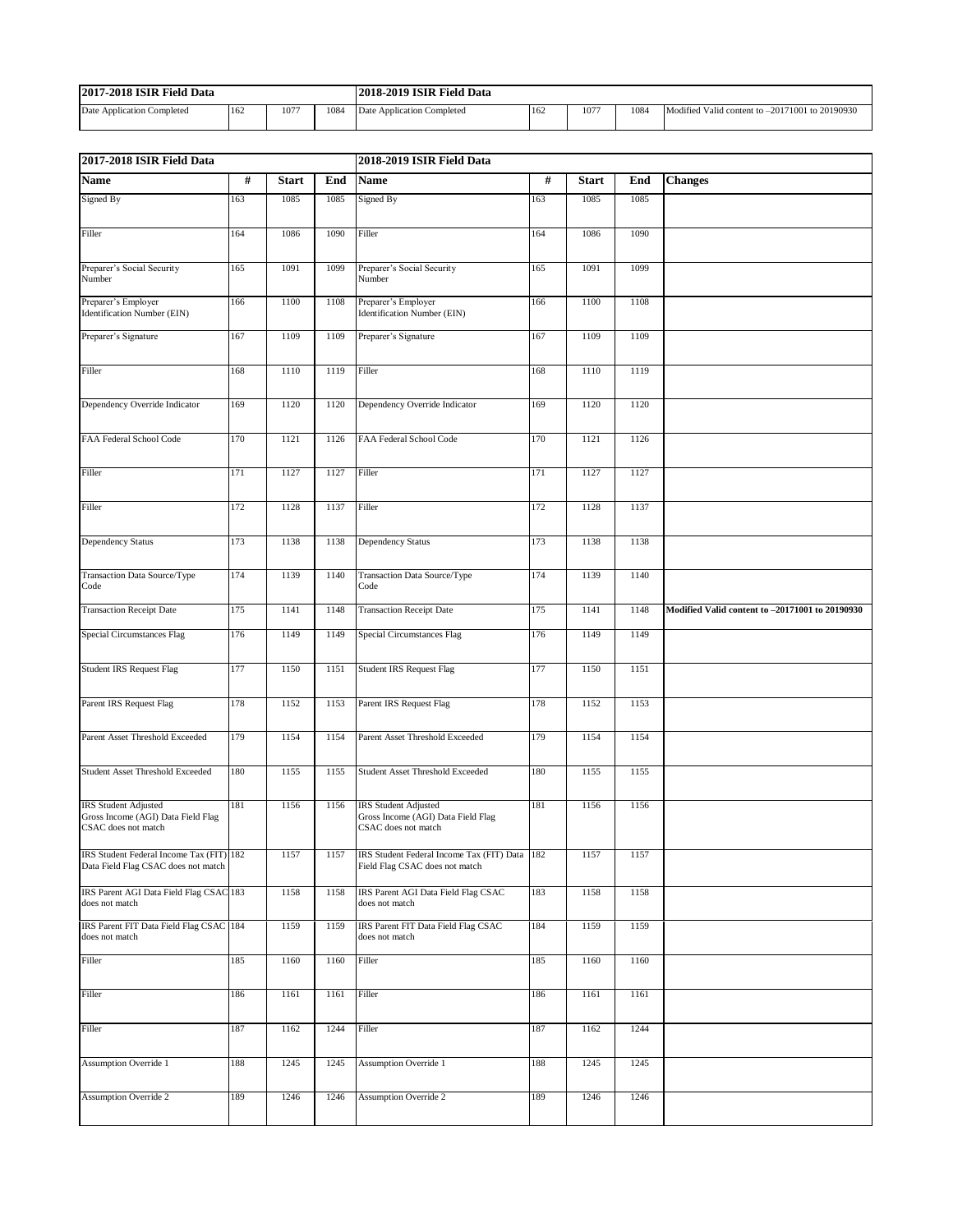| 2017-2018 ISIR Field Data                                               |     |      |      | 2018-2019 ISIR Field Data                                           |     |      |      |                                                                |  |
|-------------------------------------------------------------------------|-----|------|------|---------------------------------------------------------------------|-----|------|------|----------------------------------------------------------------|--|
| <b>Assumption Override 3</b>                                            | 190 | 1247 | 1247 | <b>Assumption Override 3</b>                                        | 190 | 1247 | 1247 |                                                                |  |
| <b>Assumption Override 4</b>                                            | 191 | 1248 | 1248 | <b>Assumption Override 4</b>                                        | 191 | 1248 | 1248 |                                                                |  |
| <b>Assumption Override 5</b>                                            | 192 | 1249 | 1249 | <b>Assumption Override 5</b>                                        | 192 | 1249 | 1249 |                                                                |  |
| Assumption Override 6                                                   | 193 | 1250 | 1250 | Assumption Override 6                                               | 193 | 1250 | 1250 |                                                                |  |
| Electronic Transaction Indicator (ETI) 194<br><b>Destination Number</b> |     | 1251 | 1257 | Electronic Transaction Indicator (ETI)<br><b>Destination Number</b> | 194 | 1251 | 1257 |                                                                |  |
| Reject Override 3                                                       | 195 | 1258 | 1258 | Reject Override 3                                                   | 195 | 1258 | 1258 |                                                                |  |
| Reject Override 12                                                      | 196 | 1259 | 1259 | Reject Override 12                                                  | 196 | 1259 | 1259 |                                                                |  |
| Reject Override 20                                                      | 197 | 1260 | 1260 | Reject Override 20                                                  | 197 | 1260 | 1260 |                                                                |  |
| Reject Override A                                                       | 198 | 1261 | 1261 | Reject Override A                                                   | 198 | 1261 | 1261 | Modified field description year reference from 1942<br>to 1943 |  |
| Reject Override B                                                       | 199 | 1262 | 1262 | Reject Override B                                                   | 199 | 1262 | 1262 | Modified field description year reference from 2001<br>to 2002 |  |
| Reject Override C                                                       | 200 | 1263 | 1263 | Reject Override C                                                   | 200 | 1263 | 1263 |                                                                |  |
| Reject Override G                                                       | 201 | 1264 | 1264 | Reject Override G                                                   | 201 | 1264 | 1264 |                                                                |  |
| Reject Override J                                                       | 202 | 1265 | 1265 | Reject Override J                                                   | 202 | 1265 | 1265 |                                                                |  |
| Reject Override K                                                       | 203 | 1266 | 1266 | Reject Override K                                                   | 203 | 1266 | 1266 |                                                                |  |
| Reject Override N                                                       | 204 | 1267 | 1267 | Reject Override N                                                   | 204 | 1267 | 1267 |                                                                |  |
| Reject Override W                                                       | 205 | 1268 | 1268 | Reject Override W                                                   | 205 | 1268 | 1268 |                                                                |  |
| Reject Override 21                                                      | 206 | 1269 | 1269 | Reject Override 21                                                  | 206 | 1269 | 1269 |                                                                |  |
| Filler                                                                  | 207 | 1270 | 1348 | Filler                                                              | 207 | 1270 | 1348 |                                                                |  |
| Student's Current Social Security<br>Number                             | 208 | 1349 | 1357 | Student's Current Social Security<br>Number                         | 208 | 1349 | 1357 |                                                                |  |
| Correction Applied against<br><b>Transaction Number</b>                 | 209 | 1358 | 1359 | Correction Applied against Transaction<br>Number                    | 209 | 1358 | 1359 |                                                                |  |
| Filler                                                                  | 210 | 1360 | 1363 | Filler                                                              | 210 | 1360 | 1363 |                                                                |  |
| Professional Judgment                                                   | 211 | 1364 | 1364 | Professional Judgment                                               | 211 | 1364 | 1364 |                                                                |  |
| Filler                                                                  | 212 | 1365 | 1374 | Filler                                                              | 212 | 1365 | 1374 |                                                                |  |
| Application Data Source/Type Code                                       | 213 | 1375 | 1376 | Application Data Source/Type Code                                   | 213 | 1375 | 1376 |                                                                |  |
| Application Receipt Date                                                | 214 | 1377 | 1384 | <b>Application Receipt Date</b>                                     | 214 | 1377 | 1384 | Modified valid content 20171001 to 20190930                    |  |
| Address Only Change Flag                                                | 215 | 1385 | 1385 | Address Only Change Flag                                            | 215 | 1385 | 1385 |                                                                |  |
| CPS Pushed ISIR Flag                                                    | 216 | 1386 | 1386 | CPS Pushed ISIR Flag                                                | 216 | 1386 | 1386 |                                                                |  |
| <b>EFC Change Flag</b>                                                  | 217 | 1387 | 1387 | <b>EFC Change Flag</b>                                              | 217 | 1387 | 1387 |                                                                |  |
| Student Last Name/ SSN Change Flag 218                                  |     | 1388 | 1388 | Student Last Name/ SSN Change Flag                                  | 218 | 1388 | 1388 |                                                                |  |
| Reject Status Change Flag                                               | 219 | 1389 | 1389 | Reject Status Change Flag                                           | 219 | 1389 | 1389 |                                                                |  |
| <b>SAR C Change Flag</b>                                                | 220 | 1390 | 1390 | <b>SAR C Change Flag</b>                                            | 220 | 1390 | 1390 |                                                                |  |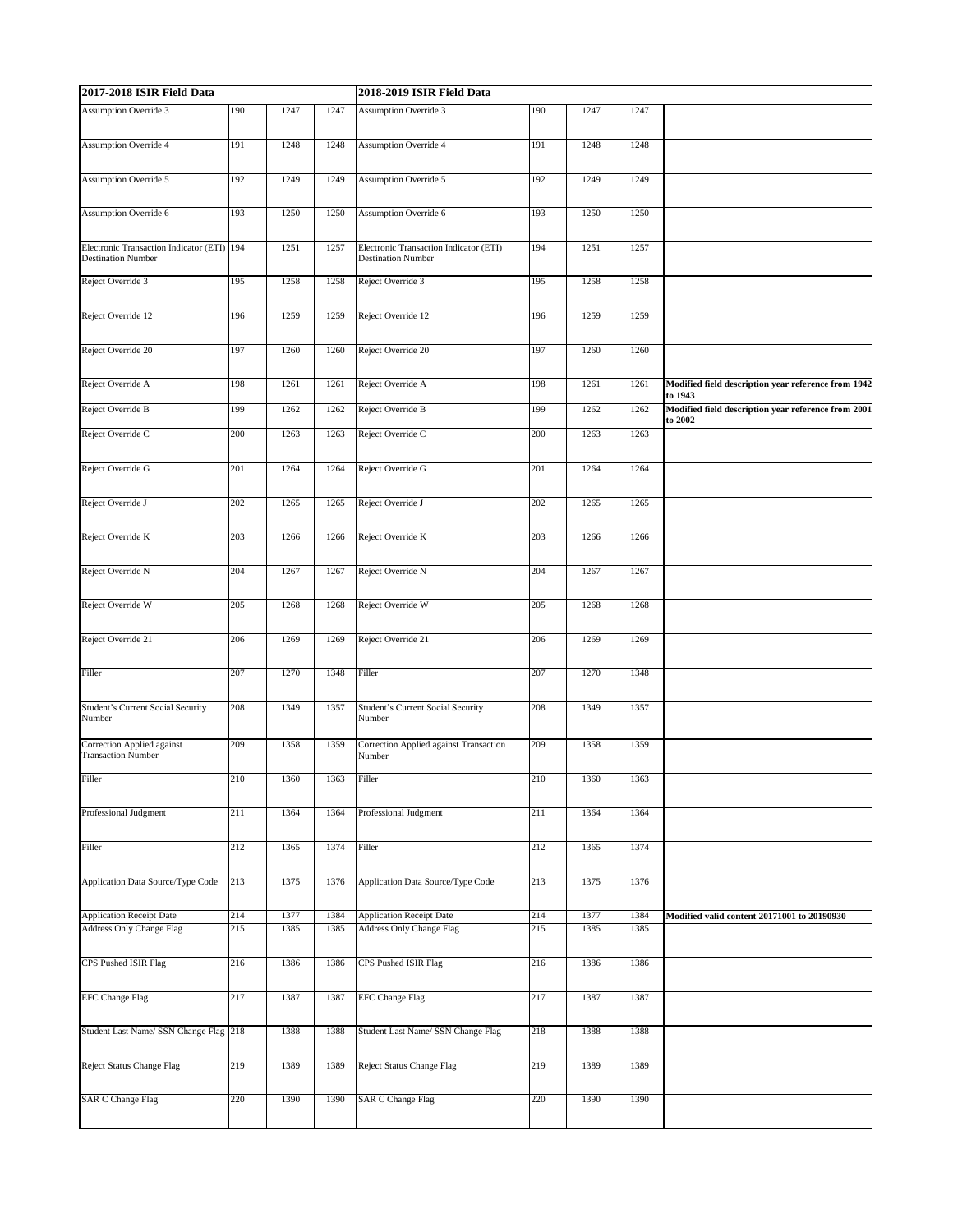| 2017-2018 ISIR Field Data          |     |      |      | 2018-2019 ISIR Field Data          |     |      |      |  |
|------------------------------------|-----|------|------|------------------------------------|-----|------|------|--|
| Verification Selection Change Flag | 221 | 1391 | 1391 | Verification Selection Change Flag | 221 | 1391 | 1391 |  |
| Compute Number                     | ∠∠∠ | 1392 | 1394 | Compute Number                     | 222 | 1392 | 1394 |  |

| 2017-2018 ISIR Field Data                                                |     |              |      | 2018-2019 ISIR Field Data                                                    |     |              |      |                                             |  |  |
|--------------------------------------------------------------------------|-----|--------------|------|------------------------------------------------------------------------------|-----|--------------|------|---------------------------------------------|--|--|
| <b>Name</b>                                                              | #   | <b>Start</b> | End  | Name                                                                         | #   | <b>Start</b> | End  | <b>Changes</b>                              |  |  |
| Source of Correction                                                     | 223 | 1395         | 1395 | Source of Correction                                                         | 223 | 1395         | 1395 |                                             |  |  |
| Duplicate SSN Indicator                                                  | 224 | 1396         | 1396 | Duplicate SSN Indicator                                                      | 224 | 1396         | 1396 |                                             |  |  |
| Graduate Flag                                                            | 225 | 1397         | 1397 | Graduate Flag                                                                | 225 | 1397         | 1397 |                                             |  |  |
| Pell Grant Eligibility Flag                                              | 226 | 1398         | 1398 | Pell Grant Eligibility Flag                                                  | 226 | 1398         | 1398 |                                             |  |  |
| <b>Transaction Processed Date</b>                                        | 227 | 1399         | 1406 | <b>Transaction Processed Date</b>                                            | 227 | 1399         | 1406 | Modified valid content 20171001 to 20190930 |  |  |
| Processed Record Type                                                    | 228 | 1407         | 1407 | Processed Record Type                                                        | 228 | 1407         | 1407 |                                             |  |  |
| Reject Reason Codes                                                      | 229 | 1408         | 1421 | <b>Reject Reason Codes</b>                                                   | 229 | 1408         | 1421 |                                             |  |  |
| Reprocessed Reason Code                                                  | 230 | 1422         | 1423 | Reprocessed Reason Code                                                      | 230 | 1422         | 1423 |                                             |  |  |
| <b>SAR C Flag</b>                                                        | 231 | 1424         | 1424 | <b>SAR C Flag</b>                                                            | 231 | 1424         | 1424 |                                             |  |  |
| Automatic Zero EFC Indicator                                             | 232 | 1425         | 1425 | Automatic Zero EFC Indicator                                                 | 232 | 1425         | 1425 |                                             |  |  |
| Simplified Needs Test (SNT)                                              | 233 | 1426         | 1426 | Simplified Needs Test (SNT)                                                  | 233 | 1426         | 1426 |                                             |  |  |
| Parents' Calculated 2015 Tax Status                                      | 234 | 1427         | 1427 | Parents' Calculated 2016 Tax Status                                          | 234 | 1427         | 1427 | Modified field name year reference to 2016  |  |  |
| Student's Calculated 2015 Tax Status                                     | 235 | 1428         | 1428 | Student's Calculated 2016 Tax Status                                         | 235 | 1428         | 1428 | Modified field name year reference to 2016  |  |  |
| Student's Additional Financial<br>Information Total Calculated by CPS    | 236 | 1429         | 1436 | Student's Additional Financial Information<br><b>Total Calculated by CPS</b> | 236 | 1429         | 1436 |                                             |  |  |
| Student's Untaxed Income Total<br>Calculated by CPS                      | 237 | 1437         | 1444 | Student's Untaxed Income Total Calculated<br>by CPS                          | 237 | 1437         | 1444 |                                             |  |  |
| Parents' Additional Financial<br>Information Total Calculated by<br>CSAC | 238 | 1445         | 1452 | Parents' Additional Financial Information<br>Total Calculated by CSAC        | 238 | 1445         | 1452 |                                             |  |  |
| Parents' Untaxed Income Total<br>Calculated by CPS                       | 239 | 1453         | 1460 | Parents' Untaxed Income Total Calculated<br>by CPS                           | 239 | 1453         | 1460 |                                             |  |  |
| <b>High School Flag</b>                                                  | 240 | 1461         | 1461 | <b>High School Flag</b>                                                      | 240 | 1461         | 1461 |                                             |  |  |
| Filler                                                                   | 241 | 1462         | 1471 | Filler                                                                       | 241 | 1462         | 1471 |                                             |  |  |
| <b>Assumed Citizenship</b>                                               | 242 | 1472         | 1472 | Assumed Citizenship                                                          | 242 | 1472         | 1472 |                                             |  |  |
| Assumed Student's Marital Status                                         | 243 | 1473         | 1473 | Assumed Student's Marital Status                                             | 243 | 1473         | 1473 |                                             |  |  |
| Assumed Student's AGI                                                    | 244 | 1474         | 1480 | Assumed Student's AGI                                                        | 244 | 1474         | 1480 |                                             |  |  |
| Assumed Student's U.S. Tax Paid                                          | 245 | 1481         | 1487 | Assumed Student's U.S. Tax Paid                                              | 245 | 1481         | 1487 |                                             |  |  |
| Assumed Student's Income from<br>Work                                    | 246 | 1488         | 1494 | Assumed Student's Income from Work                                           | 246 | 1488         | 1494 |                                             |  |  |
| Assumed Spouse's Income from<br>Work                                     | 247 | 1495         | 1501 | Assumed Spouse's Income from Work                                            | 247 | 1495         | 1501 |                                             |  |  |
| Assumed Student's Additional<br>Financial Information Total              | 248 | 1502         | 1509 | Assumed Student's Additional Financial<br><b>Information Total</b>           | 248 | 1502         | 1509 |                                             |  |  |
| Assumed Date of Birth Prior                                              | 249 | 1510         | 1510 | Assumed Date of Birth Prior                                                  | 249 | 1510         | 1510 |                                             |  |  |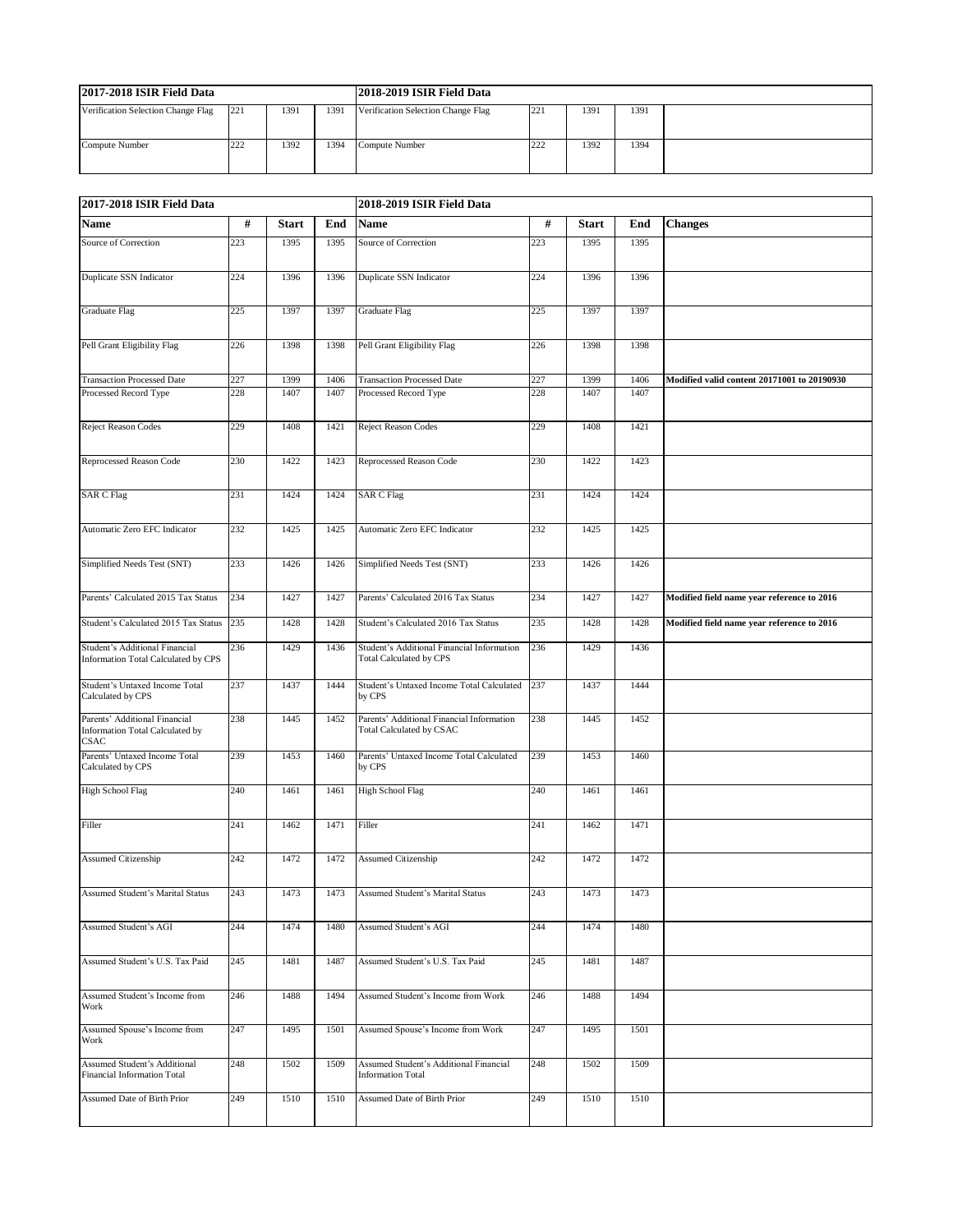| 2017-2018 ISIR Field Data                                              |     |      |      | 2018-2019 ISIR Field Data                                         |     |      |      |                                                                                                                                                                                             |  |
|------------------------------------------------------------------------|-----|------|------|-------------------------------------------------------------------|-----|------|------|---------------------------------------------------------------------------------------------------------------------------------------------------------------------------------------------|--|
| Assumed Student Is Married/<br>Remarried                               | 250 | 1511 | 1511 | Assumed Student Is Married/Remarried                              | 250 | 1511 | 1511 |                                                                                                                                                                                             |  |
| Assumed Have Children You<br>Support?                                  | 251 | 1512 | 1512 | Assumed Have Children You Support?                                | 251 | 1512 | 1512 |                                                                                                                                                                                             |  |
| <b>Assumed Have Legal Dependents</b><br>Other than Children or Spouse? | 252 | 1513 | 1513 | Assumed Have Legal Dependents Other<br>than Children or Spouse?   | 252 | 1513 | 1513 |                                                                                                                                                                                             |  |
| Assumed Student's # in Family                                          | 253 | 1514 | 1515 | Assumed Student's # in Family                                     | 253 | 1514 | 1515 |                                                                                                                                                                                             |  |
| Assumed Student's # in College                                         | 254 | 1516 | 1516 | Assumed Student's # in College                                    | 254 | 1516 | 1516 |                                                                                                                                                                                             |  |
| Assumed Homeless Youth - School<br>Determined                          | 255 | 1517 | 1517 | Assumed Homeless Youth - School<br>Determined                     | 255 | 1517 | 1517 | Changed to filler                                                                                                                                                                           |  |
| Assumed Homeless Youth - HUD                                           | 256 | 1518 | 1518 | <b>Assumed Homeless Youth - HUD</b>                               | 256 | 1518 | 1518 | Changed to filler; combined with previous filler field<br>Three homeless youth assumption fields were<br>changed to filler and combined into one field.<br>For Federal Student Aid use only |  |
| Assumed At Risk of Homelessness                                        | 257 | 1519 | 1519 | Assumed At Risk of Homelessness                                   | 257 | 1519 | 1519 | Changed to filler; combined with previous filler field                                                                                                                                      |  |
| <b>Assumed Student Asset Threshold</b><br>Exceeded                     | 258 | 1520 | 1520 | Assumed Student Asset Threshold Exceeded 258                      |     | 1520 | 1520 |                                                                                                                                                                                             |  |
| Filler                                                                 | 259 | 1521 | 1529 | Filler                                                            | 259 | 1521 | 1529 |                                                                                                                                                                                             |  |
| Assumed Parents' Marital Status                                        | 260 | 1530 | 1530 | <b>Assumed Parents' Marital Status</b>                            | 260 | 1530 | 1530 |                                                                                                                                                                                             |  |
| <b>Assumed Parent 1 SSN</b>                                            | 261 | 1531 | 1531 | <b>Assumed Parent 1 SSN</b>                                       | 261 | 1531 | 1531 |                                                                                                                                                                                             |  |
| <b>Assumed Parent 2 SSN</b>                                            | 262 | 1532 | 1532 | <b>Assumed Parent 2 SSN</b>                                       | 262 | 1532 | 1532 |                                                                                                                                                                                             |  |
| Assumed Parents' # in Family                                           | 263 | 1533 | 1534 | Assumed Parents' # in Family                                      | 263 | 1533 | 1534 |                                                                                                                                                                                             |  |
| Assumed Parents' # in College                                          | 264 | 1535 | 1535 | Assumed Parents' # in College                                     | 264 | 1535 | 1535 |                                                                                                                                                                                             |  |
| Assumed Parents' AGI                                                   | 265 | 1536 | 1542 | <b>Assumed Parents' AGI</b>                                       | 265 | 1536 | 1542 |                                                                                                                                                                                             |  |
| Assumed Parents' U.S. Tax Paid                                         | 266 | 1543 | 1549 | Assumed Parents' U.S. Tax Paid                                    | 266 | 1543 | 1549 |                                                                                                                                                                                             |  |
| Assumed Parent 1 Income Earned<br>from Work                            | 267 | 1550 | 1556 | Assumed Parent 1 Income Earned from<br>Work                       | 267 | 1550 | 1556 |                                                                                                                                                                                             |  |
| Assumed Parent 2 Income Earned<br>from Work                            | 268 | 1557 | 1563 | <b>Assumed Parent 2 Income Earned from</b><br>Work                | 268 | 1557 | 1563 |                                                                                                                                                                                             |  |
| Assumed Parents' Additional<br><b>Financial Information Total</b>      | 269 | 1564 | 1571 | Assumed Parents' Additional Financial<br><b>Information Total</b> | 269 | 1564 | 1571 |                                                                                                                                                                                             |  |
| Assumed Parents' Asset Threshold<br>Exceeded                           | 270 | 1572 | 1572 | Assumed Parents' Asset Threshold<br>Exceeded                      | 270 | 1572 | 1572 |                                                                                                                                                                                             |  |
| Filler                                                                 | 271 | 1573 | 1581 | Filler                                                            | 271 | 1573 | 1581 |                                                                                                                                                                                             |  |
| Primary EFC                                                            | 272 | 1582 | 1587 | Primary EFC                                                       | 272 | 1582 | 1587 |                                                                                                                                                                                             |  |
| Secondary EFC                                                          | 273 | 1588 | 1593 | Secondary EFC                                                     | 273 | 1588 | 1593 |                                                                                                                                                                                             |  |
| <b>Signature Reject EFC</b>                                            | 274 | 1594 | 1599 | <b>Signature Reject EFC</b>                                       | 274 | 1594 | 1599 |                                                                                                                                                                                             |  |
| Primary EFC Type                                                       | 275 | 1600 | 1600 | Primary EFC Type                                                  | 275 | 1600 | 1600 |                                                                                                                                                                                             |  |
| Secondary EFC Type                                                     | 276 | 1601 | 1601 | Secondary EFC Type                                                | 276 | 1601 | 1601 |                                                                                                                                                                                             |  |
| Primary Alternate Month 1                                              | 277 | 1602 | 1607 | Primary Alternate Month 1                                         | 277 | 1602 | 1607 |                                                                                                                                                                                             |  |
| Primary Alternate Month 2                                              | 278 | 1608 | 1613 | Primary Alternate Month 2                                         | 278 | 1608 | 1613 |                                                                                                                                                                                             |  |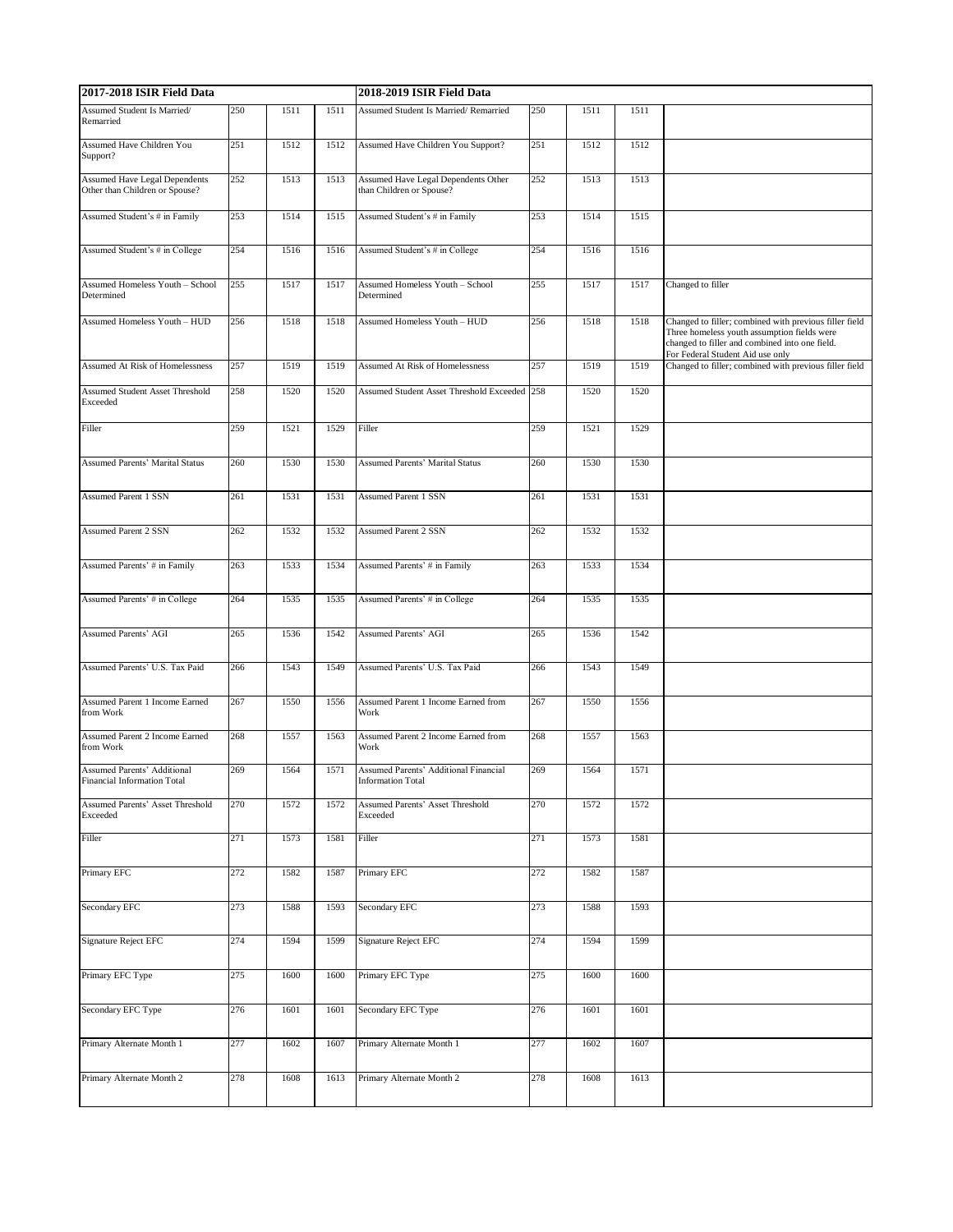| 2017-2018 ISIR Field Data                  |      |              |      | 2018-2019 ISIR Field Data               |      |              |      |                |  |
|--------------------------------------------|------|--------------|------|-----------------------------------------|------|--------------|------|----------------|--|
| Name                                       | $\#$ | <b>Start</b> | End  | Name                                    | $\#$ | <b>Start</b> | End  | <b>Changes</b> |  |
| Primary Alternate Month 3                  | 279  | 1614         | 1619 | Primary Alternate Month 3               | 279  | 1614         | 1619 |                |  |
| Primary Alternate Month 4                  | 280  | 1620         | 1625 | Primary Alternate Month 4               | 280  | 1620         | 1625 |                |  |
| Primary Alternate Month 5                  | 281  | 1626         | 1631 | Primary Alternate Month 5               | 281  | 1626         | 1631 |                |  |
| Primary Alternate Month 6                  | 282  | 1632         | 1637 | Primary Alternate Month 6               | 282  | 1632         | 1637 |                |  |
| Primary Alternate Month 7                  | 283  | 1638         | 1643 | Primary Alternate Month 7               | 283  | 1638         | 1643 |                |  |
| Primary Alternate Month 8                  | 284  | 1644         | 1649 | Primary Alternate Month 8               | 284  | 1644         | 1649 |                |  |
| Primary Alternate Month 10                 | 285  | 1650         | 1655 | Primary Alternate Month 10              | 285  | 1650         | 1655 |                |  |
| Primary Alternate Month 11                 | 286  | 1656         | 1661 | Primary Alternate Month 11              | 286  | 1656         | 1661 |                |  |
| Primary Alternate Month 12                 | 287  | 1662         | 1667 | Primary Alternate Month 12              | 287  | 1662         | 1667 |                |  |
| Secondary Alternate Month 1                | 288  | 1668         | 1673 | Secondary Alternate Month 1             | 288  | 1668         | 1673 |                |  |
| Secondary Alternate Month 2                | 289  | 1674         | 1679 | Secondary Alternate Month 2             | 289  | 1674         | 1679 |                |  |
| Secondary Alternate Month 3                | 290  | 1680         | 1685 | Secondary Alternate Month 3             | 290  | 1680         | 1685 |                |  |
| Secondary Alternate Month 4                | 291  | 1686         | 1691 | Secondary Alternate Month 4             | 291  | 1686         | 1691 |                |  |
| Secondary Alternate Month 5                | 292  | 1692         | 1697 | Secondary Alternate Month 5             | 292  | 1692         | 1697 |                |  |
| Secondary Alternate Month 6                | 293  | 1698         | 1703 | Secondary Alternate Month 6             | 293  | 1698         | 1703 |                |  |
| Secondary Alternate Month 7                | 294  | 1704         | 1709 | Secondary Alternate Month 7             | 294  | 1704         | 1709 |                |  |
| Secondary Alternate Month 8                | 295  | 1710         | 1715 | Secondary Alternate Month 8             | 295  | 1710         | 1715 |                |  |
| Secondary Alternate Month 10               | 296  | 1716         | 1721 | Secondary Alternate Month 10            | 296  | 1716         | 1721 |                |  |
| Secondary Alternate Month 11               | 297  | 1722         | 1727 | Secondary Alternate Month 11            | 297  | 1722         | 1727 |                |  |
| Secondary Alternate Month 12               | 298  | 1728         |      | 1733 Secondary Alternate Month 12       | 298  | 1728         | 1733 |                |  |
| TI: Total Income                           | 299  | 1734         | 1741 | TI: Total Income                        | 299  | 1734         | 1741 |                |  |
| ATI: Allowances Against Total<br>Income    | 300  | 1742         | 1748 | ATI: Allowances Against Total Income    | 300  | 1742         | 1748 |                |  |
| STX: State and Other Tax Allowance         | 301  | 1749         | 1755 | STX: State and Other Tax Allowance      | 301  | 1749         | 1755 |                |  |
| EA: Employment Allowance                   | 302  | 1756         | 1762 | EA: Employment Allowance                | 302  | 1756         | 1762 |                |  |
| IPA: Income<br>Protection Allowance        | 303  | 1763         | 1769 | IPA: Income<br>Protection Allowance     | 303  | 1763         | 1769 |                |  |
| AI: Available Income                       | 304  | 1770         | 1777 | AI: Available Income                    | 304  | 1770         | 1777 |                |  |
| CAI: Contribution From Available<br>Income | 305  | 1778         | 1784 | CAI: Contribution From Available Income | 305  | 1778         | 1784 |                |  |
| DNW: Discretionary Net Worth               | 306  | 1785         | 1793 | DNW: Discretionary Net Worth            | 306  | 1785         | 1793 |                |  |
| NW: Net Worth                              | 307  | 1794         | 1802 | NW: Net Worth                           | 307  | 1794         | 1802 |                |  |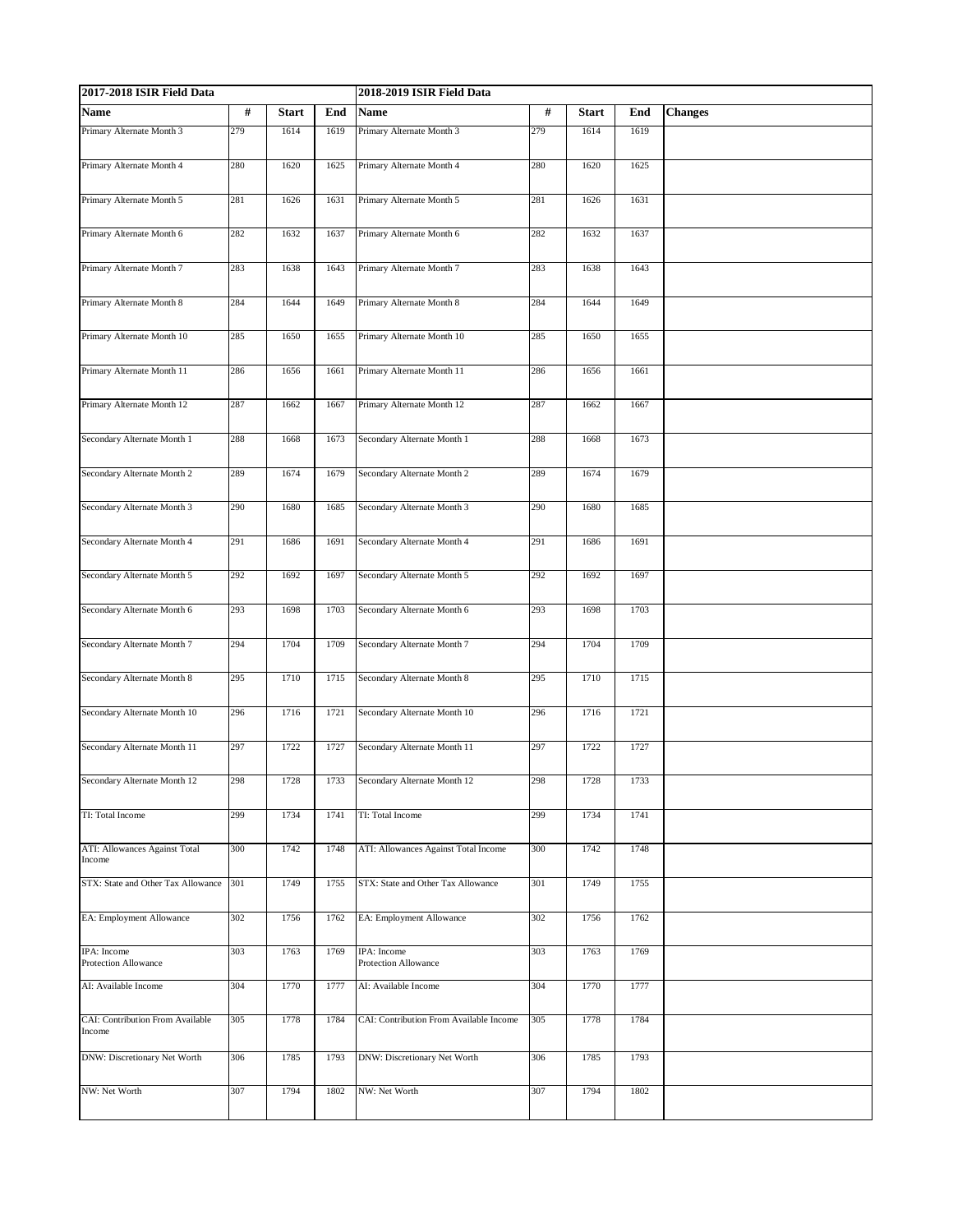| 2017-2018 ISIR Field Data                                              |     |      |      | 2018-2019 ISIR Field Data                                                 |     |      |      |  |  |  |
|------------------------------------------------------------------------|-----|------|------|---------------------------------------------------------------------------|-----|------|------|--|--|--|
| <b>APA: Asset Protection Allowance</b>                                 | 308 | 1803 | 1811 | <b>APA: Asset Protection Allowance</b>                                    | 308 | 1803 | 1811 |  |  |  |
| PCA: Parents' Contribution from<br>Assets                              | 309 | 1812 | 1818 | PCA: Parents' Contribution from Assets                                    | 309 | 1812 | 1818 |  |  |  |
| AAI: Adjusted Available Income                                         | 310 | 1819 | 1826 | AAI: Adjusted Available Income                                            | 310 | 1819 | 1826 |  |  |  |
|                                                                        |     |      |      |                                                                           |     |      |      |  |  |  |
| TSC: Total Student's Contribution                                      | 311 | 1827 | 1833 | TSC: Total Student's Contribution                                         | 311 | 1827 | 1833 |  |  |  |
| TPC: Total Parents' Contribution                                       | 312 | 1834 | 1840 | TPC: Total Parents' Contribution                                          | 312 | 1834 | 1840 |  |  |  |
| PC: Parents' Contribution                                              | 313 | 1841 | 1847 | PC: Parents' Contribution                                                 | 313 | 1841 | 1847 |  |  |  |
| STI: Student's Total Income                                            | 314 | 1848 | 1855 | STI: Student's Total Income                                               | 314 | 1848 | 1855 |  |  |  |
| SATI: Student's Allowance against<br><b>Total Income</b>               | 315 | 1856 | 1862 | SATI: Student's Allowance against Total<br>Income                         | 315 | 1856 | 1862 |  |  |  |
| SIC: Dependent Student's Income<br>Contribution                        | 316 | 1863 | 1869 | SIC: Dependent Student's Income<br>Contribution                           | 316 | 1863 | 1869 |  |  |  |
| SDNW: Student's Discretionary Net<br>Worth                             | 317 | 1870 | 1878 | SDNW: Student's Discretionary Net Worth                                   | 317 | 1870 | 1878 |  |  |  |
| SCA: Student's<br>Contribution from<br>Assets                          | 318 | 1879 | 1885 | SCA: Student's<br>Contribution from<br>Assets                             | 318 | 1879 | 1885 |  |  |  |
| FTI: FISAP Total<br>Income                                             | 319 | 1886 | 1893 | FTI: FISAP Total<br>Income                                                | 319 | 1886 | 1893 |  |  |  |
| SEC TI: Secondary<br><b>Total Income</b>                               | 320 | 1894 | 1901 | SEC TI: Secondary<br><b>Total Income</b>                                  | 320 | 1894 | 1901 |  |  |  |
| <b>SEC ATI: Secondary</b><br>Allowances Against<br><b>Total Income</b> | 321 | 1902 | 1908 | SEC ATI: Secondary<br><b>Allowances Against</b><br><b>Total Income</b>    | 321 | 1902 | 1908 |  |  |  |
| SEC STX: Secondary<br>State Tax Allowance                              | 322 | 1909 | 1915 | SEC STX: Secondary<br>State Tax Allowance                                 | 322 | 1909 | 1915 |  |  |  |
| <b>SEC EA: Secondary</b><br>Employment<br>Allowance                    | 323 | 1916 | 1922 | <b>SEC EA: Secondary</b><br>Employment<br>Allowance                       | 323 | 1916 | 1922 |  |  |  |
| <b>SEC IPA: Secondary</b><br><b>Income Protection</b><br>Allowance     | 324 | 1923 | 1929 | <b>SEC IPA: Secondary</b><br><b>Income Protection</b><br>Allowance        | 324 | 1923 | 1929 |  |  |  |
| SEC AI: Secondary<br>Available Income                                  | 325 | 1930 | 1937 | SEC AI: Secondary Available<br>Income                                     | 325 | 1930 | 1937 |  |  |  |
| SEC CAI: Secondary<br><b>Contribution From</b><br>Available Income     | 326 | 1938 | 1944 | <b>SEC CAI: Secondary</b><br><b>Contribution From</b><br>Available Income | 326 | 1938 | 1944 |  |  |  |
| <b>SEC DNW:</b><br><b>Secondary Discretionary</b><br>Net Worth         | 327 | 1945 | 1953 | <b>SEC DNW:</b><br>Secondary Discretionary<br>Net Worth                   | 327 | 1945 | 1953 |  |  |  |

| 2017-2018 ISIR Field Data                                         |     |              |      | 2018-2019 ISIR Field Data                                         |     |              |      |                |  |
|-------------------------------------------------------------------|-----|--------------|------|-------------------------------------------------------------------|-----|--------------|------|----------------|--|
| Name                                                              | #   | <b>Start</b> | End  | <b>Name</b>                                                       | #   | <b>Start</b> | End  | <b>Changes</b> |  |
| SEC NW: Secondary<br>Net Worth                                    | 328 | 1954         | 1962 | SEC NW: Secondary<br>Net Worth                                    | 328 | 1954         | 1962 |                |  |
| <b>SEC APA:</b><br>Secondary Asset<br><b>Protection Allowance</b> | 329 | 1963         | 1971 | <b>SEC APA:</b><br>Secondary Asset<br>Protection Allowance        | 329 | 1963         | 1971 |                |  |
| <b>SEC PCA:</b><br>Secondary Parents' Contribution from<br>Assets | 330 | 1972         | 1978 | <b>SEC PCA:</b><br>Secondary Parents' Contribution from<br>Assets | 330 | 1972         | 1978 |                |  |
| SEC AAI: Secondary Adjusted<br>Available Income                   | 331 | 1979         | 1986 | SEC AAI: Secondary Adjusted Available<br>Income                   | 331 | 1979         | 1986 |                |  |
| SEC TSC: Secondary Total Student's<br>Contribution                | 332 | 1987         | 1993 | SEC TSC: Secondary Total Student's<br>Contribution                | 332 | 1987         | 1993 |                |  |
| <b>SEC TPC: Secondary</b><br><b>Total Parents' Contribution</b>   | 333 | 1994         | 2000 | <b>SEC TPC: Secondary</b><br><b>Total Parents' Contribution</b>   | 333 | 1994         | 2000 |                |  |
| SEC PC: Secondary Parents'<br>Contribution                        | 334 | 2001         | 2007 | SEC PC: Secondary Parents'<br>Contribution                        | 334 | 2001         | 2007 |                |  |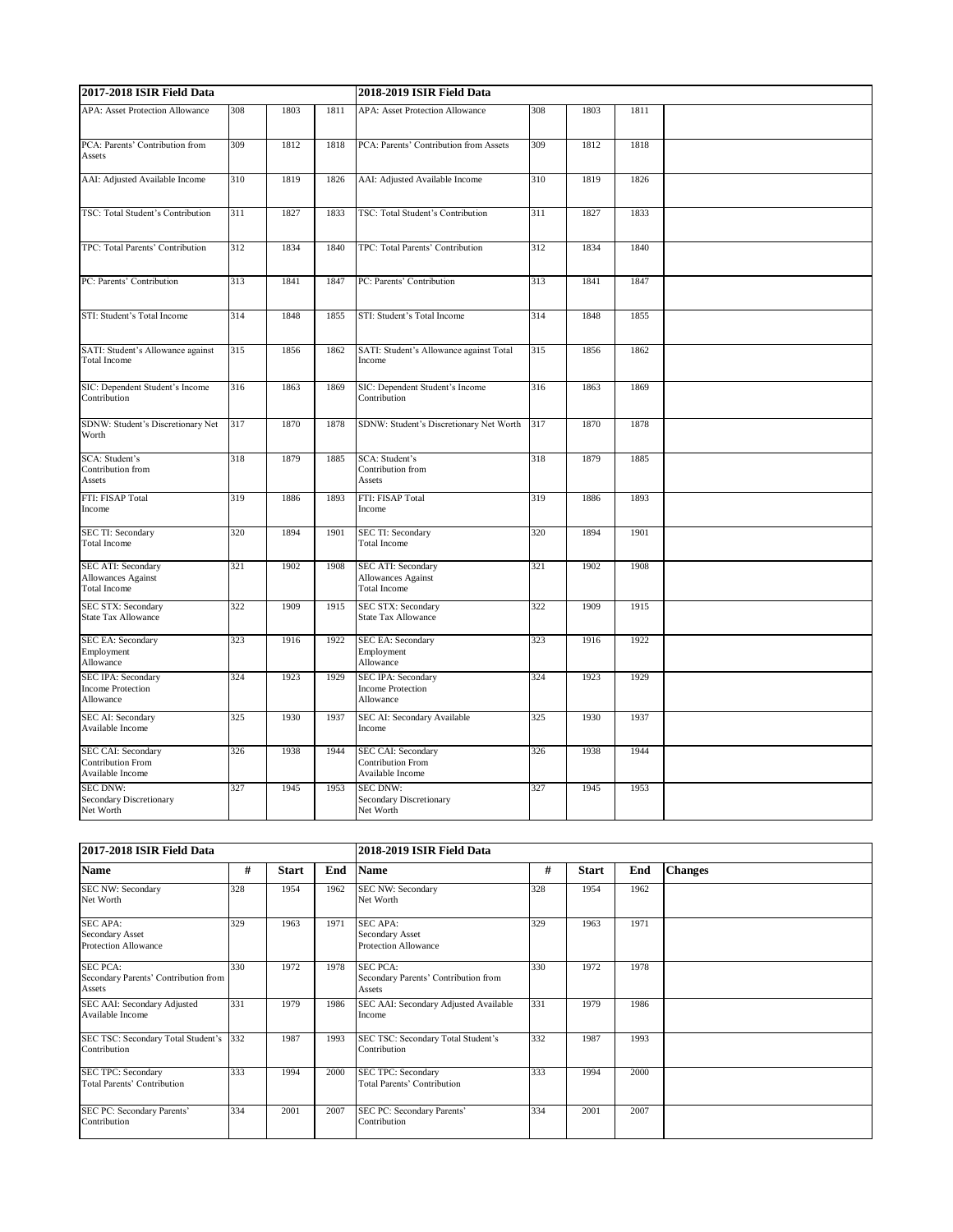| 2017-2018 ISIR Field Data                                                        |     |      |      | 2018-2019 ISIR Field Data                                                        |     |      |      |  |  |
|----------------------------------------------------------------------------------|-----|------|------|----------------------------------------------------------------------------------|-----|------|------|--|--|
| SEC STI: Secondary<br>Student's Total<br>Income                                  | 335 | 2008 | 2015 | SEC STI: Secondary<br>Student's Total<br>Income                                  | 335 | 2008 | 2015 |  |  |
| <b>SEC SATI:</b><br>Secondary Student's Allowance<br><b>Against Total Income</b> | 336 | 2016 | 2022 | <b>SEC SATI:</b><br>Secondary Student's Allowance Against<br><b>Total Income</b> | 336 | 2016 | 2022 |  |  |
| SEC SIC: Secondary<br>Student's Dependent<br><b>Income Contribution</b>          | 337 | 2023 | 2029 | SEC SIC: Secondary<br>Student's Dependent<br><b>Income Contribution</b>          | 337 | 2023 | 2029 |  |  |
| <b>SEC SDNW:</b><br>Secondary Student's<br>Discretionary Net Worth               | 338 | 2030 | 2038 | <b>SEC SDNW:</b><br>Secondary Student's<br>Discretionary Net Worth               | 338 | 2030 | 2038 |  |  |
| <b>SEC SCA: Secondary</b><br>Student's Contribution from Assets                  | 339 | 2039 | 2045 | <b>SEC SCA: Secondary</b><br>Student's Contribution from Assets                  | 339 | 2039 | 2045 |  |  |
| SEC FTI: Secondary FISAP<br><b>Total Income</b>                                  | 340 | 2046 | 2053 | SEC FTI: Secondary FISAP<br><b>Total Income</b>                                  | 340 | 2046 | 2053 |  |  |
| Filler                                                                           | 341 | 2054 | 2103 | Filler                                                                           | 341 | 2054 | 2103 |  |  |
| <b>Correction Flags</b>                                                          | 342 | 2104 | 2298 | <b>Correction Flags</b>                                                          | 342 | 2104 | 2298 |  |  |
| Filler                                                                           | 343 | 2299 | 2313 | Filler                                                                           | 343 | 2299 | 2313 |  |  |
| <b>Highlight Flags</b>                                                           | 344 | 2314 | 2508 | <b>Highlight Flags</b>                                                           | 344 | 2314 | 2508 |  |  |
| Filler                                                                           | 345 | 2509 | 2523 | Filler                                                                           | 345 | 2509 | 2523 |  |  |
| FAFSA Data Verify Flags                                                          | 346 | 2524 | 2718 | FAFSA Data Verify Flags                                                          | 346 | 2524 | 2718 |  |  |
| Filler                                                                           | 347 | 2719 | 2733 | Filler                                                                           | 347 | 2719 | 2733 |  |  |
| DHS Match Flag Not used                                                          | 348 | 2734 | 2734 | DHS Match Flag Not used                                                          | 348 | 2734 | 2734 |  |  |
| Secondary DHS Match Flag Not<br>used                                             | 349 | 2735 | 2735 | Secondary DHS Match Flag Not<br>used                                             | 349 | 2735 | 2735 |  |  |
| Filler                                                                           | 350 | 2736 | 2750 | Filler                                                                           | 350 | 2736 | 2750 |  |  |
| DHS Verification Number Not Used                                                 | 351 | 2751 | 2765 | DHS Verification Number Not Used                                                 | 351 | 2751 | 2765 |  |  |
| Filler                                                                           | 352 | 2766 | 2766 | Filler                                                                           | 352 | 2766 | 2766 |  |  |
| <b>NSLDS</b> Match Flag<br>CSAC does not match                                   | 353 | 2767 | 2767 | <b>NSLDS</b> Match Flag<br>CSAC does not match                                   | 353 | 2767 | 2767 |  |  |
| <b>NSLDS</b> Postscreening<br>Reason Code<br><b>CSAC Does Not Match</b>          | 354 | 2768 | 2773 | <b>NSLDS</b> Postscreening<br>Reason Code<br><b>CSAC Does Not Match</b>          | 354 | 2768 | 2773 |  |  |
| Filler                                                                           | 355 | 2774 | 2782 | Filler                                                                           | 355 | 2774 | 2782 |  |  |
| Parent 1 SSN Match Flag CSAC<br>does not match                                   | 356 | 2783 | 2783 | Parent 1 SSN Match Flag CSAC<br>does not match                                   | 356 | 2783 | 2783 |  |  |
| Filler                                                                           | 357 | 2784 | 2792 | Filler                                                                           | 357 | 2784 | 2792 |  |  |
| Parent 2 SSN Match Flag CSAC<br>does not match                                   | 358 | 2793 | 2793 | Parent 2 SSN Match Flag CSAC<br>does not match                                   | 358 | 2793 | 2793 |  |  |
| Selective Service Match Flag CSAC<br>does not match                              | 359 | 2794 | 2794 | Selective Service Match Flag CSAC<br>does not match                              | 359 | 2794 | 2794 |  |  |
| Selective Service Registration Flag<br>CSAC does not match                       | 360 | 2795 | 2795 | Selective Service Registration Flag CSAC<br>does not match                       | 360 | 2795 | 2795 |  |  |
| <b>SSA Citizenship Flag</b><br>CSAC does not match                               | 361 | 2796 | 2796 | <b>SSA Citizenship Flag</b><br>CSAC does not match                               | 361 | 2796 | 2796 |  |  |
| Filler                                                                           | 362 | 2797 | 2804 | Filler                                                                           | 362 | 2797 | 2804 |  |  |
| <b>SSN Match Flag</b><br>CSAC does not match                                     | 363 | 2805 | 2805 | <b>SSN Match Flag</b><br>CSAC does not match                                     | 363 | 2805 | 2805 |  |  |